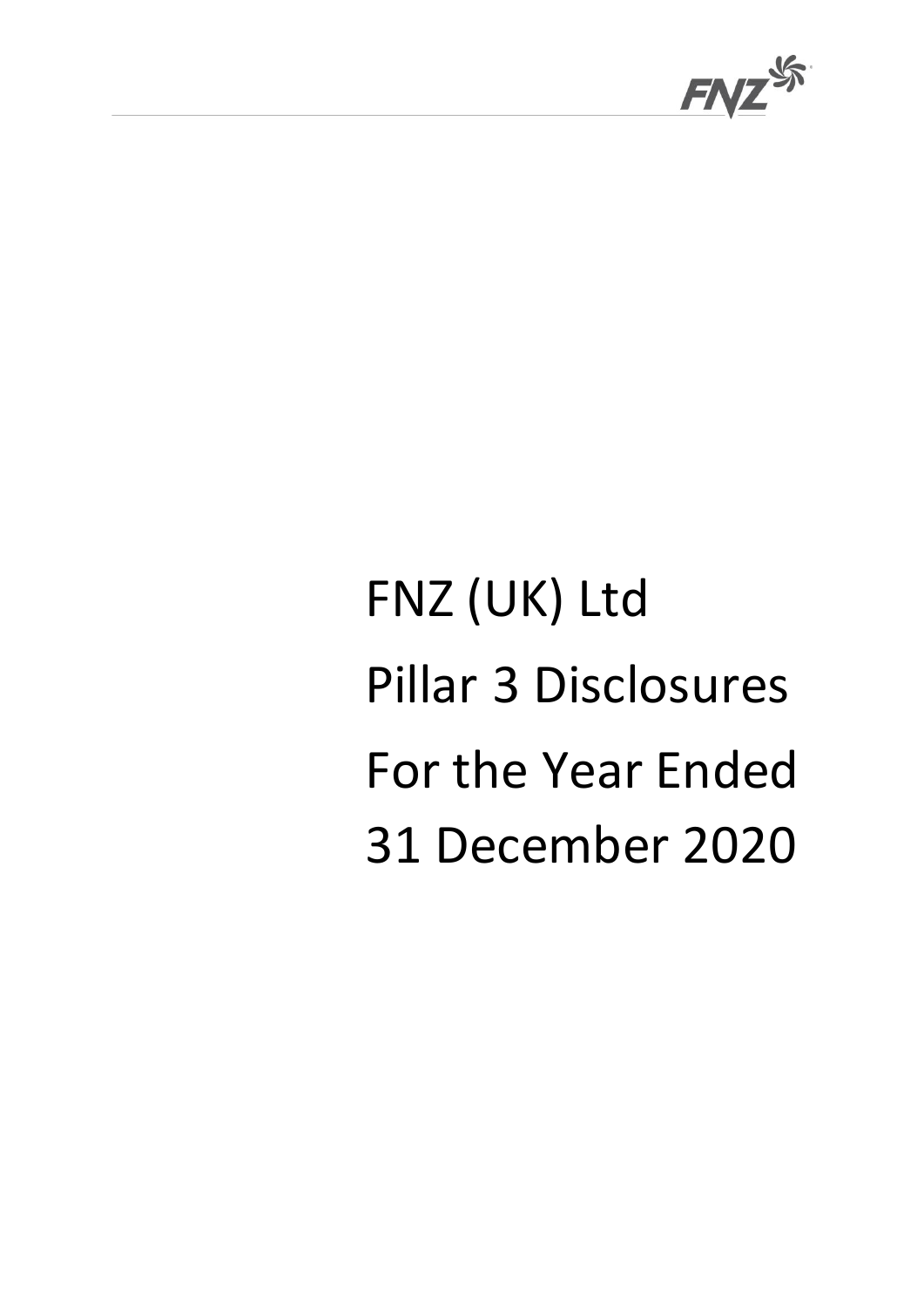

# **Table of Contents**

| 1. |          |  |                          |  |  |  |  |
|----|----------|--|--------------------------|--|--|--|--|
| 2. |          |  |                          |  |  |  |  |
|    | 2.1.     |  |                          |  |  |  |  |
|    | 2.2.     |  |                          |  |  |  |  |
|    | 2.3.     |  |                          |  |  |  |  |
|    | 2.4.     |  |                          |  |  |  |  |
| 3. |          |  |                          |  |  |  |  |
|    | 3.1.     |  |                          |  |  |  |  |
| 4. |          |  |                          |  |  |  |  |
|    | 4.1.     |  |                          |  |  |  |  |
|    | 4.2.     |  |                          |  |  |  |  |
|    | 4.3.     |  |                          |  |  |  |  |
|    | 4.4.     |  |                          |  |  |  |  |
|    | 4.5.     |  |                          |  |  |  |  |
|    | 4.6.     |  |                          |  |  |  |  |
| 5. |          |  |                          |  |  |  |  |
|    | 5.1.     |  |                          |  |  |  |  |
|    | 5.1.1.   |  |                          |  |  |  |  |
|    | 5.1.2.   |  |                          |  |  |  |  |
|    | 5.1.3.   |  |                          |  |  |  |  |
|    | 5.1.4.   |  |                          |  |  |  |  |
|    | 5.1.5.   |  |                          |  |  |  |  |
|    | 5.1.6.   |  |                          |  |  |  |  |
|    | 5.1.7.   |  |                          |  |  |  |  |
|    | 5.1.7.1. |  |                          |  |  |  |  |
|    | 5.1.8.   |  |                          |  |  |  |  |
|    | 5.1.9.   |  |                          |  |  |  |  |
|    | 5.1.10.  |  |                          |  |  |  |  |
|    | 5.1.11.  |  |                          |  |  |  |  |
|    | 5.1.12.  |  |                          |  |  |  |  |
|    | 5.1.13.  |  |                          |  |  |  |  |
|    | 5.2.     |  |                          |  |  |  |  |
| 6. |          |  |                          |  |  |  |  |
|    | 6.1.     |  | Property of FNZ Page   2 |  |  |  |  |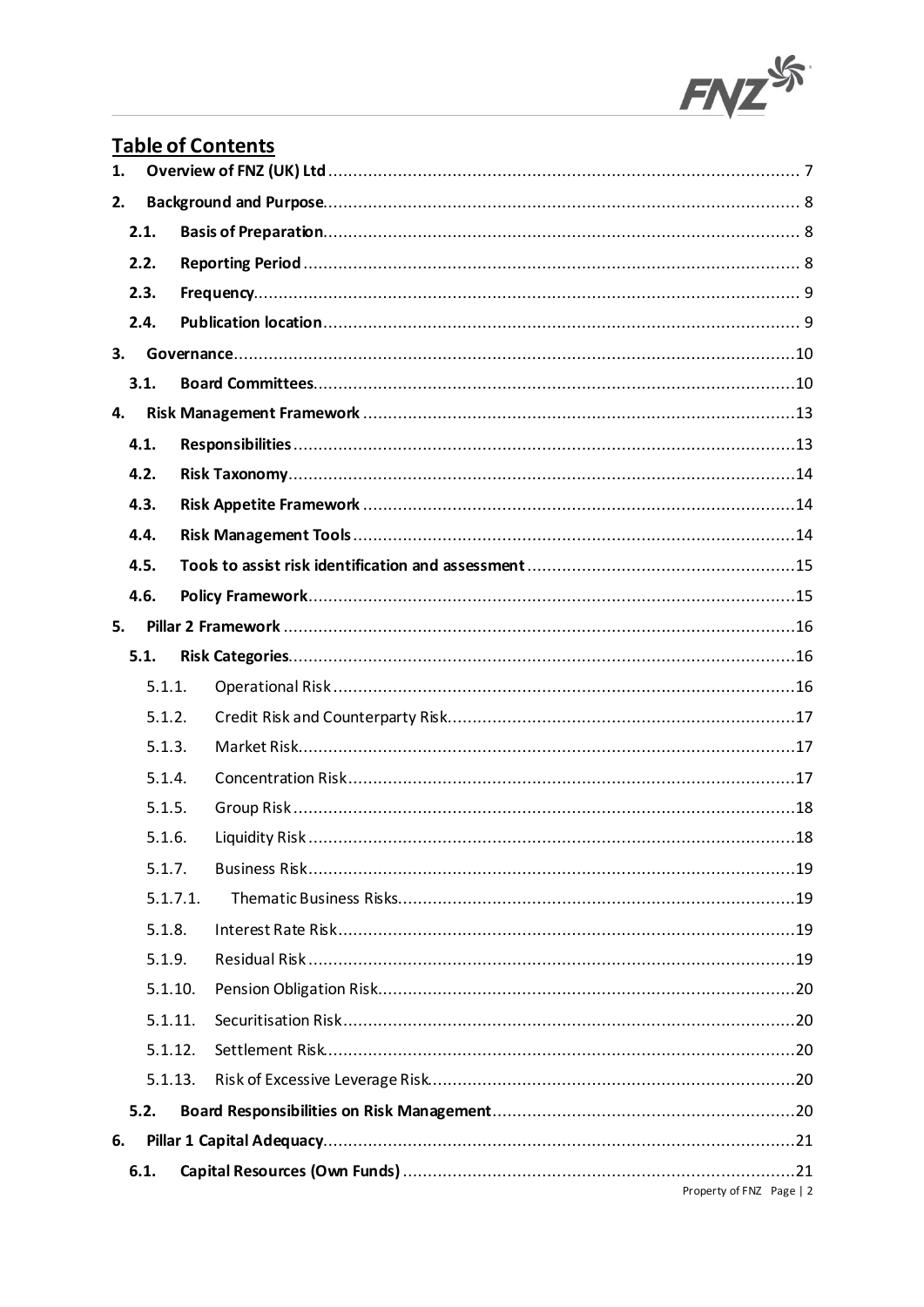

|    | 6.2.     |                                                                                               |  |
|----|----------|-----------------------------------------------------------------------------------------------|--|
|    | 6.2.1.   |                                                                                               |  |
|    | 6.2.1.1. |                                                                                               |  |
|    | 6.2.2.   | Pillar 1 Counterparty Credit Risk (CCR) Capital Requirements24                                |  |
|    | 6.2.3.   | Pillar 1 Credit Valuation Adjustment (CVA) Capital Requirements24                             |  |
|    | 6.2.4.   |                                                                                               |  |
|    | 6.2.5.   |                                                                                               |  |
|    | 6.3.     |                                                                                               |  |
| 7. |          |                                                                                               |  |
|    | 7.1.     |                                                                                               |  |
|    | 7.2.     |                                                                                               |  |
|    | 7.3.     |                                                                                               |  |
|    | 7.4.     |                                                                                               |  |
|    | 7.5.     |                                                                                               |  |
|    | 7.6.     |                                                                                               |  |
|    |          | Appendix 1 - Register of Directorships of directors of FNZ (UK) LTD as at 31 December 2020 30 |  |
|    |          |                                                                                               |  |
|    |          |                                                                                               |  |
|    |          |                                                                                               |  |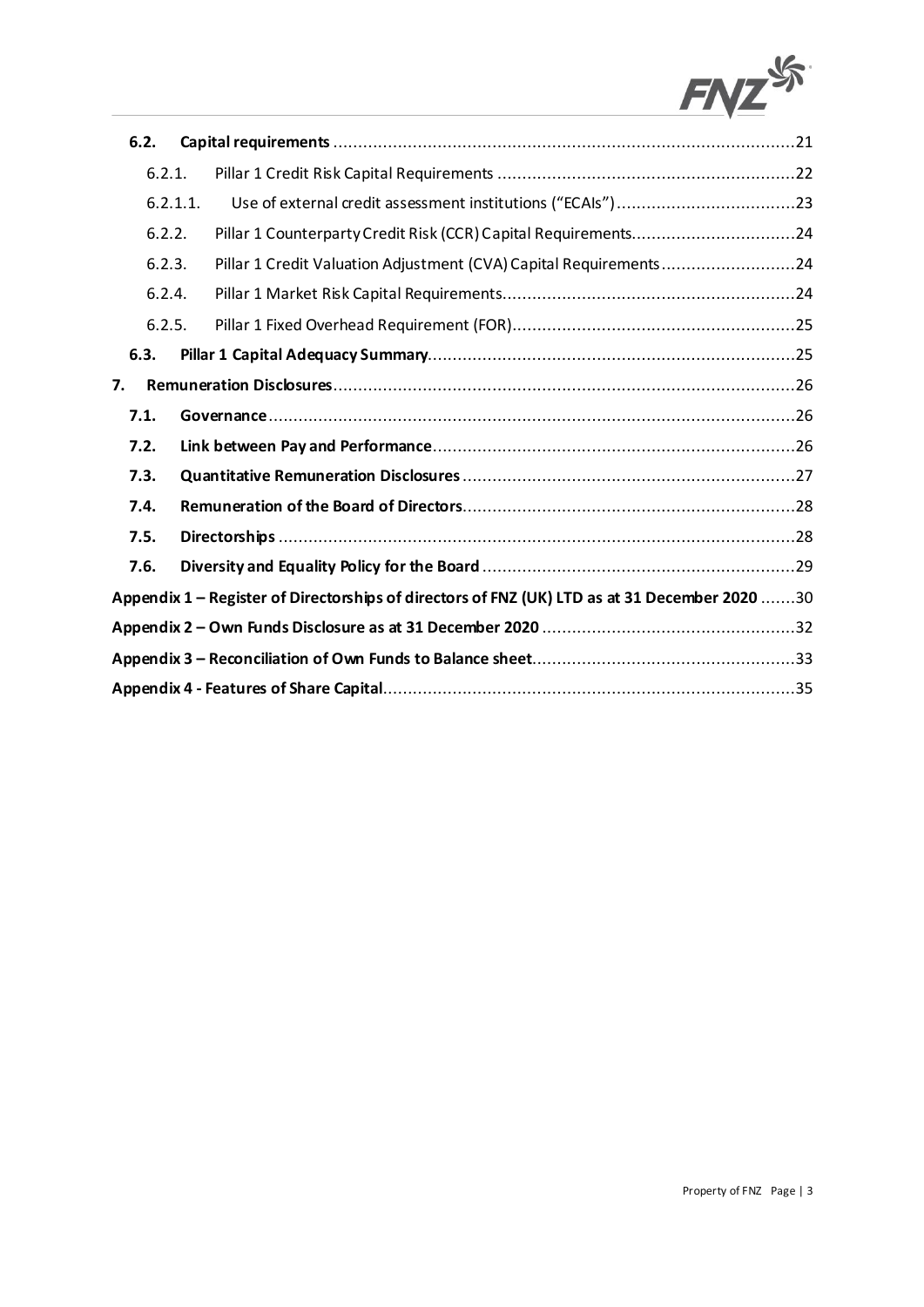

#### **Glossary**

| <b>Term</b>            | Definition                                                                |
|------------------------|---------------------------------------------------------------------------|
| <b>BCM</b>             | <b>Business Continuity Management</b>                                     |
| <b>BRC</b>             | <b>Business Risk Champion</b>                                             |
| <b>BRCC</b>            | Board Risk & Compliance Committee                                         |
| <b>BS</b>              | <b>Balance Sheet</b>                                                      |
| <b>CCR</b>             | Counterparty Credit Risk                                                  |
| CET <sub>1</sub>       | Common Equity Tier 1                                                      |
| <b>CFP</b>             | Contingency Funding Plan                                                  |
| cos                    | Credit Quality Step                                                       |
| CRD                    | Capital Requirements Directive                                            |
| CRO                    | Chief Risk Officer                                                        |
| <b>CRR</b>             | Regulation (EU) No 575/2013                                               |
| <b>CVA</b>             | Credit Valuation Adjustment                                               |
| <b>EBA</b>             | European Banking Authority                                                |
| <b>EBITDA</b>          | Earnings Before Income, Tax, Depreciation and Amortisation                |
| <b>ECAI</b>            | External Credit Assessment Institution                                    |
| EU                     | European Union                                                            |
| <b>ERO</b>             | <b>Executive Risk Owner</b>                                               |
| ExCo                   | The Executive Committee                                                   |
| <b>FCA</b>             | Financial Conduct Authority                                               |
| <b>FNZ</b>             | FNZ (UK) Ltd.                                                             |
| <b>FNZ</b> Group       | Refers to the ultimate parent Kiwi Holdco Cayco, Ltd and its subsidiaries |
| <b>FOR</b>             | Fixed Overhead Requirement                                                |
| <b>IASB</b>            | International Accounting Standards Board                                  |
| <b>ICAAP</b>           | Internal Capital Adequacy Assessment Process                              |
| <b>ICG</b>             | Individual Capital Guidance                                               |
| <b>IFA</b>             | Independent Financial Advisors                                            |
| <b>IFPRU</b>           | Prudential sourcebook for Investment Firms                                |
| <b>IFRS</b>            | International Financial Reporting Standards                               |
| IP                     | Intellectual Property                                                     |
| $\mathsf{I}\mathsf{T}$ | Information Technology                                                    |
| <b>KRM</b>             | Key Risk Measure                                                          |
| <b>LRMF</b>            | Liquidity risk management framework                                       |
| MEP                    | Management Equity Plan                                                    |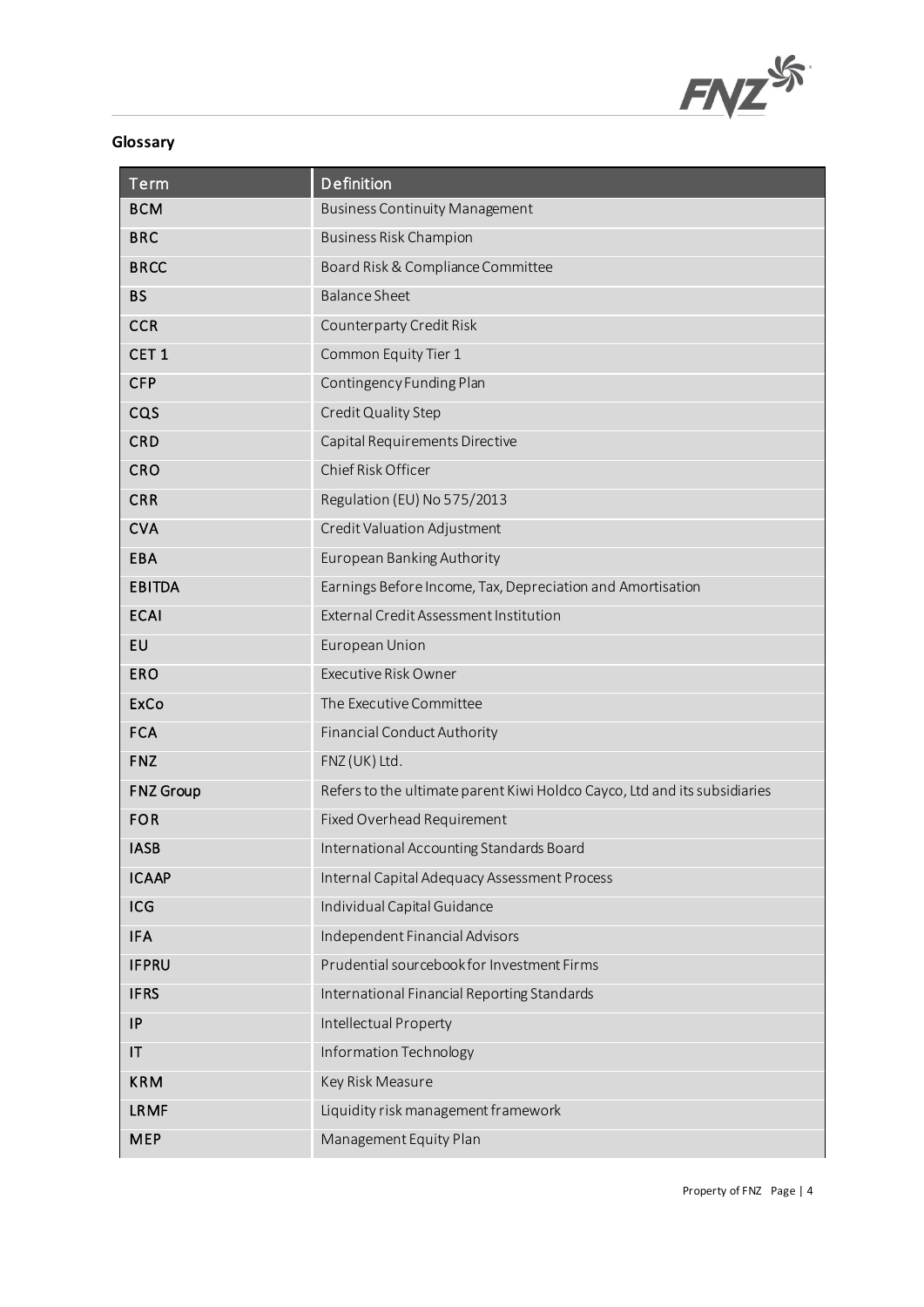

| <b>Term</b> | Definition                                                                |
|-------------|---------------------------------------------------------------------------|
| MI          | Management Information                                                    |
| <b>RAS</b>  | Risk Appetite Statement                                                   |
| <b>RCSA</b> | Risk & Control Self-Assessment                                            |
| <b>RE</b>   | <b>Risk Event</b>                                                         |
| <b>RWA</b>  | Risk Weighted Assets                                                      |
| <b>RMF</b>  | Risk Management Framework                                                 |
| <b>RTS</b>  | Regulatory Technical Standards                                            |
| <b>SME</b>  | Subject Matter Expert                                                     |
| <b>SLT</b>  | Senior Leadership Team                                                    |
| <b>SREP</b> | Supervisory Review and Evaluation Process                                 |
| <b>STP</b>  | <b>Stress Testing Policy</b>                                              |
| The Board   | The Board of FNZ (UK) Ltd                                                 |
| The Firm    | FNZ (UK) Ltd                                                              |
| The Group   | Refers to the ultimate parent Kiwi Holdco Cayco, Ltd and its subsidiaries |
| 3LM         | Three lines of defence model                                              |
| <b>TPA</b>  | Third Party Administrator                                                 |
| <b>WIP</b>  | Work-in-Progress                                                          |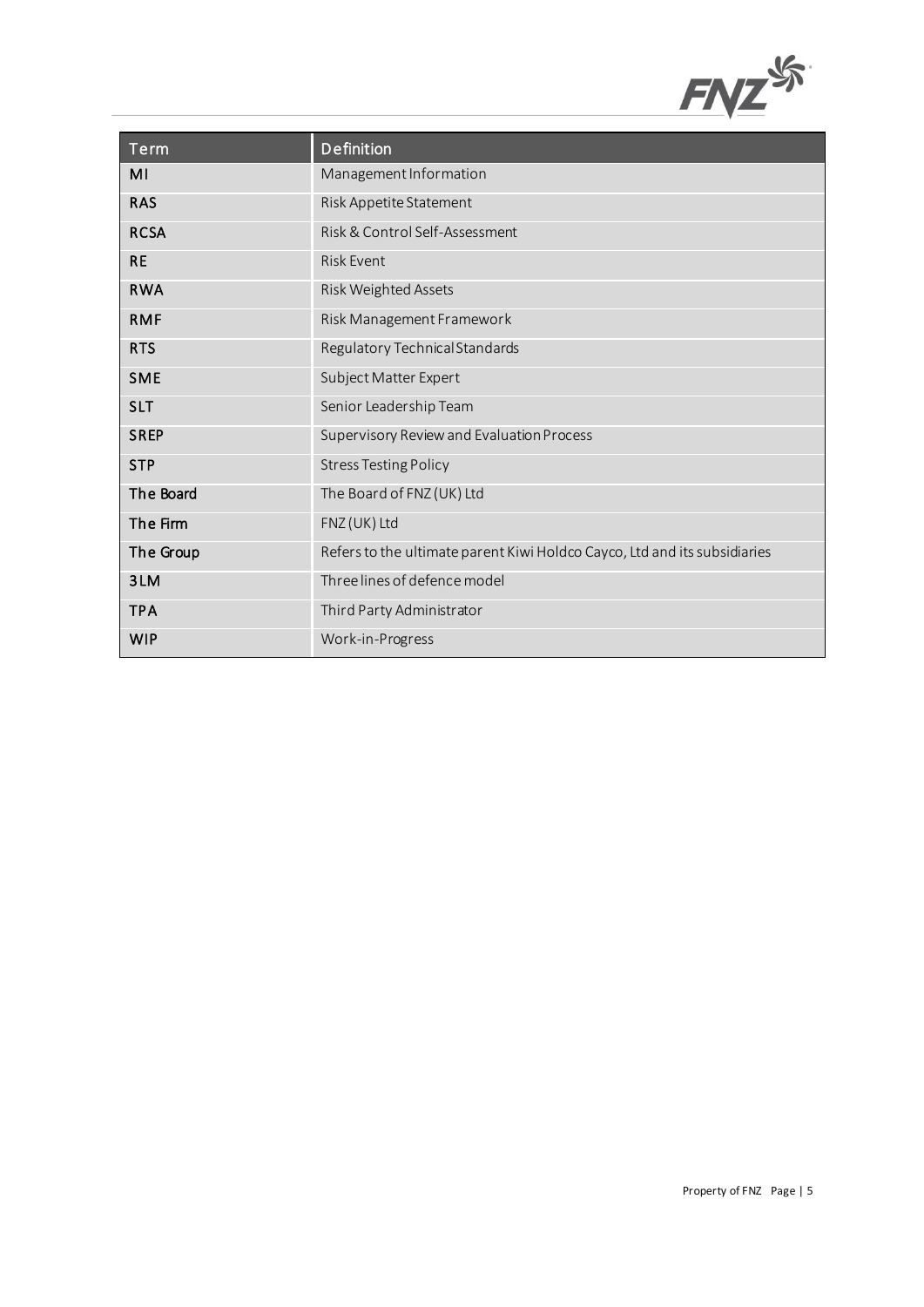

#### List of figures

#### List of Tables

| Table 5 - Relationship of ECAIs' long-term external credit ratings and the correspondent credit quality |
|---------------------------------------------------------------------------------------------------------|
|                                                                                                         |
| Table 6 - Relationship between the credit quality steps and the correspondent risk weights under the    |
|                                                                                                         |
| Table 7 – Pillar 1 Credit risk exposure value as 31 December 2020 for each credit quality step 23       |
| Table 8 – Foreign exchange risk Pillar 1 capital requirements as at 31 December 202025                  |
| Table 9 - Pillar 1 capital adequacy summary as at 31 December 2020 and the previous year 25             |
| Table 10 - Remuneration amounts for the financial year-end (YE) 31 December 2020: 27                    |
| Table 11 - Variable remuneration breakdown for the financial YE 31 December 2020:28                     |
|                                                                                                         |
|                                                                                                         |
|                                                                                                         |
|                                                                                                         |
|                                                                                                         |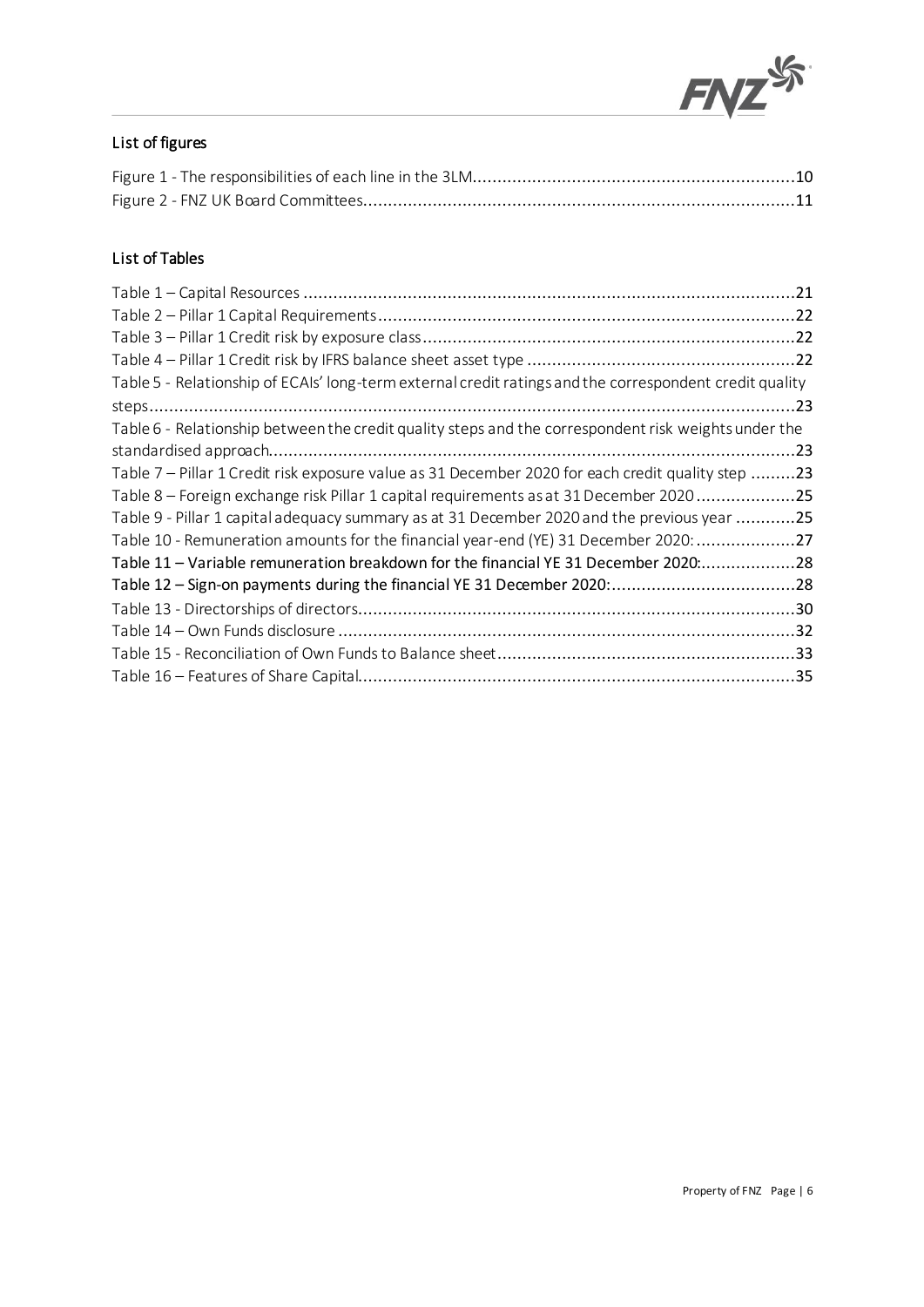

# <span id="page-6-0"></span>**1. Overview of FNZ (UK) Ltd**

FNZ (UK) Ltd ('FNZ' or 'the Firm') is authorised and regulated by the UK Financial Conduct Authority ('FCA') as an IFPRU €125k Limited Licence Firm. FNZ is a member of the Kiwi Holdco CayCo, Ltd Group ('the FNZ Group'). Following a change in majority ownership of the FNZ Group in 2018, the Firm's ultimate parent company is now Falcon Newco Limited (an exempted limited company formed under the laws of the Cayman Islands). The ultimate controlling party remains Kiwi Holdco Cayco, Ltd (an exempted limited company formed under the laws of the Cayman Islands).

FNZ partners with life companies, banks, asset managers and discretionary wealth managers to enable them to deliver wealth management services across three distribution channels; advised, direct and workplace. FNZ provides end-to-end technology, including front-office, tax wrappers and investment back-office under a software-as-a-service delivery model. This technology solution is combined with back‐office dealing, settlement and administration services as either sub‐custodian or Third-Party Administrator ('TPA') across a multitude of asset classes including collectives, exchange traded securities, direct fixed interest securities and alternative assets.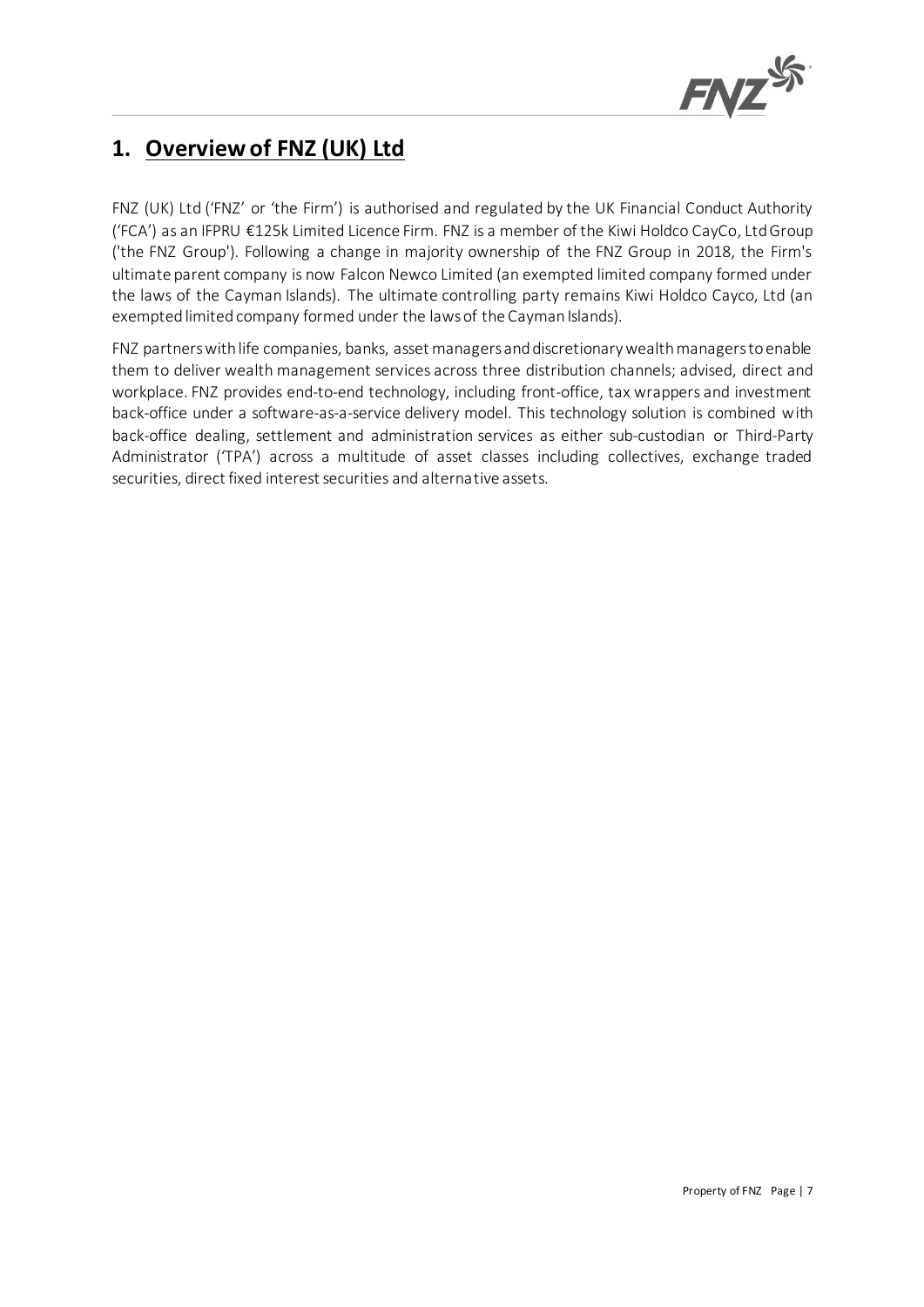

# <span id="page-7-0"></span>**2. Background and Purpose**

FNZ is subject to the capital adequacy requirements set by the UK Capital Requirements Regime (CRR) and the FCA Prudential Sourcebook for Investment Firms (IFPRU) These regulations establish the framework for regulatory capital management and includes components that require firms, including FNZ, to assess their regulatory capital as follows.

- Pillar 1 specifies the minimum capital requirement for firms subject to UK CRR;
- Pillar 2 requires firms to assess whether the firm needs to hold additional capital against firm-specific risks not covered or not sufficiently covered under Pillar 1; as set out in IFPRU 2.2 among others; and
- Pillar 3 requires firms to disclose information regarding their risk management and policies, own funds and capital requirements.

These disclosures represent the annual public Pillar 3 qualitative and quantitative disclosures required under the UK CRR.

# <span id="page-7-1"></span>**2.1. Basis of Preparation**

These disclosures have been prepared on an individual basis. FNZ is not a member of an FCA consolidation group since:

- i. It is not a subsidiary undertaking of a parent undertaking incorporated in, or formed under the law of any part of, the United Kingdom or in a European Union (EU) member state.
- ii. Although FNZ is a parent undertaking, its five wholly owned subsidiaries are dormant subsidiaries that provide nominee services. FNZ has taken a consolidation exemption under section 405 of the Companies Act, as its only subsidiaries are dormant companies which are not considered to be material for the purposes of consolidation, as disclosed in FNZ's financial statements.

This document does not constitute a set of financial statements. FNZ 2020 audited financial statements are prepared in accordance with the International Financial Reporting Standards ("IFRS"), as issued by the International Accounting Standards Board ("IASB") and as endorsed by the EU. Information disclosed in FNZ financial statements will not necessarily be consistent with information disclosed in this document, as some definitions used in this document refer to the regulatory view and may differ from the accounting definitions.

These disclosures have not been audited by the Firm's external auditors except where the information is equivalent to that included in the 2020 audited financial statements. These disclosures have been reviewed by the relevant areas of the Firm.

These disclosures have been reviewed and approved by the Board.

# <span id="page-7-2"></span>**2.2. Reporting Period**

These disclosures cover the financial position for the year ended 31 December 2020 and were approved in September 2021.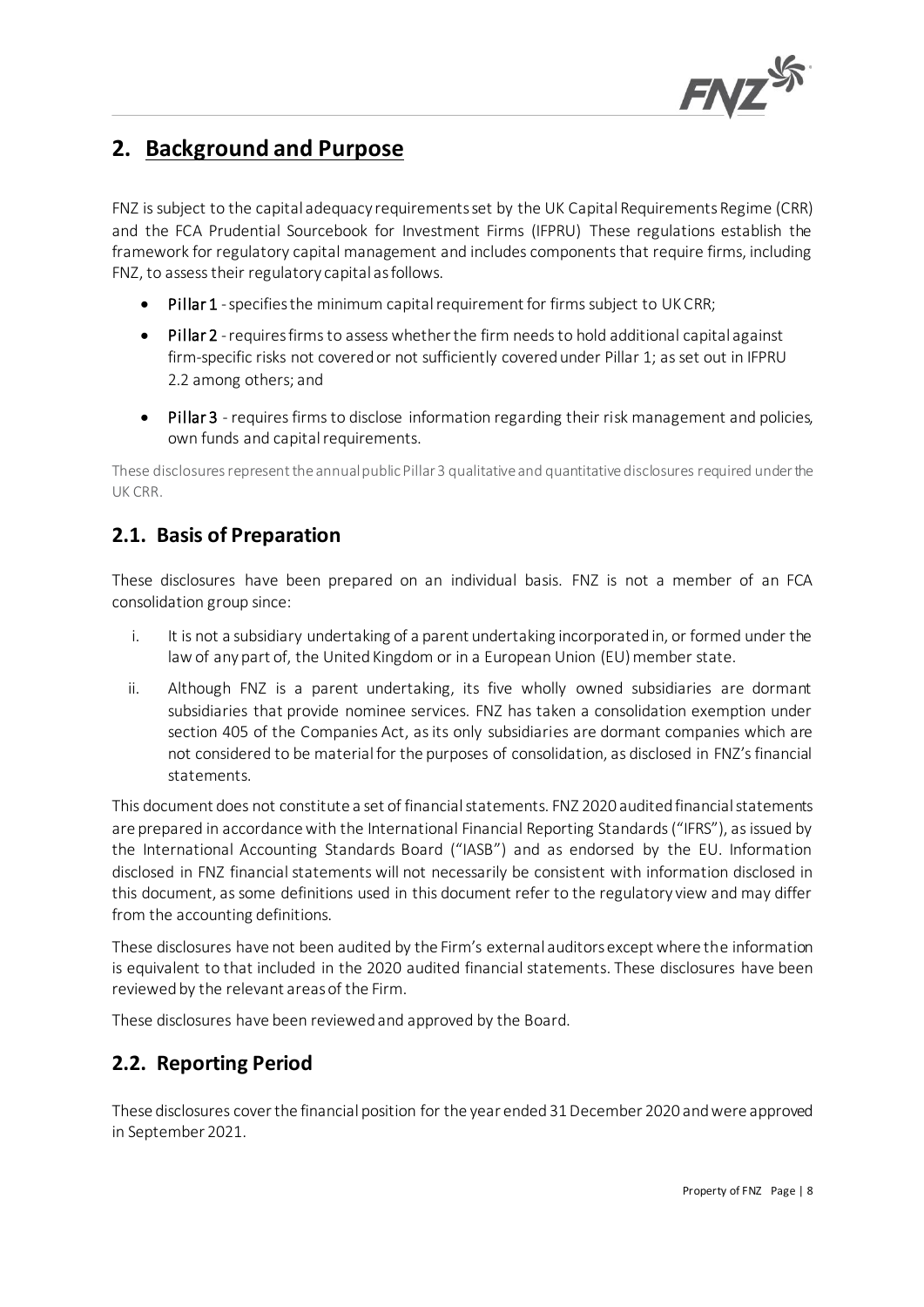

# <span id="page-8-0"></span>**2.3. Frequency**

The disclosures in this document are required to be published at least annually and if appropriate, more frequently.

# <span id="page-8-1"></span>**2.4. Publication location**

This document is available for download on FNZ's corporate website - [http://www.fnz.com/regulatory](http://www.fnz.com/regulatory-disclosures)[disclosures.](http://www.fnz.com/regulatory-disclosures)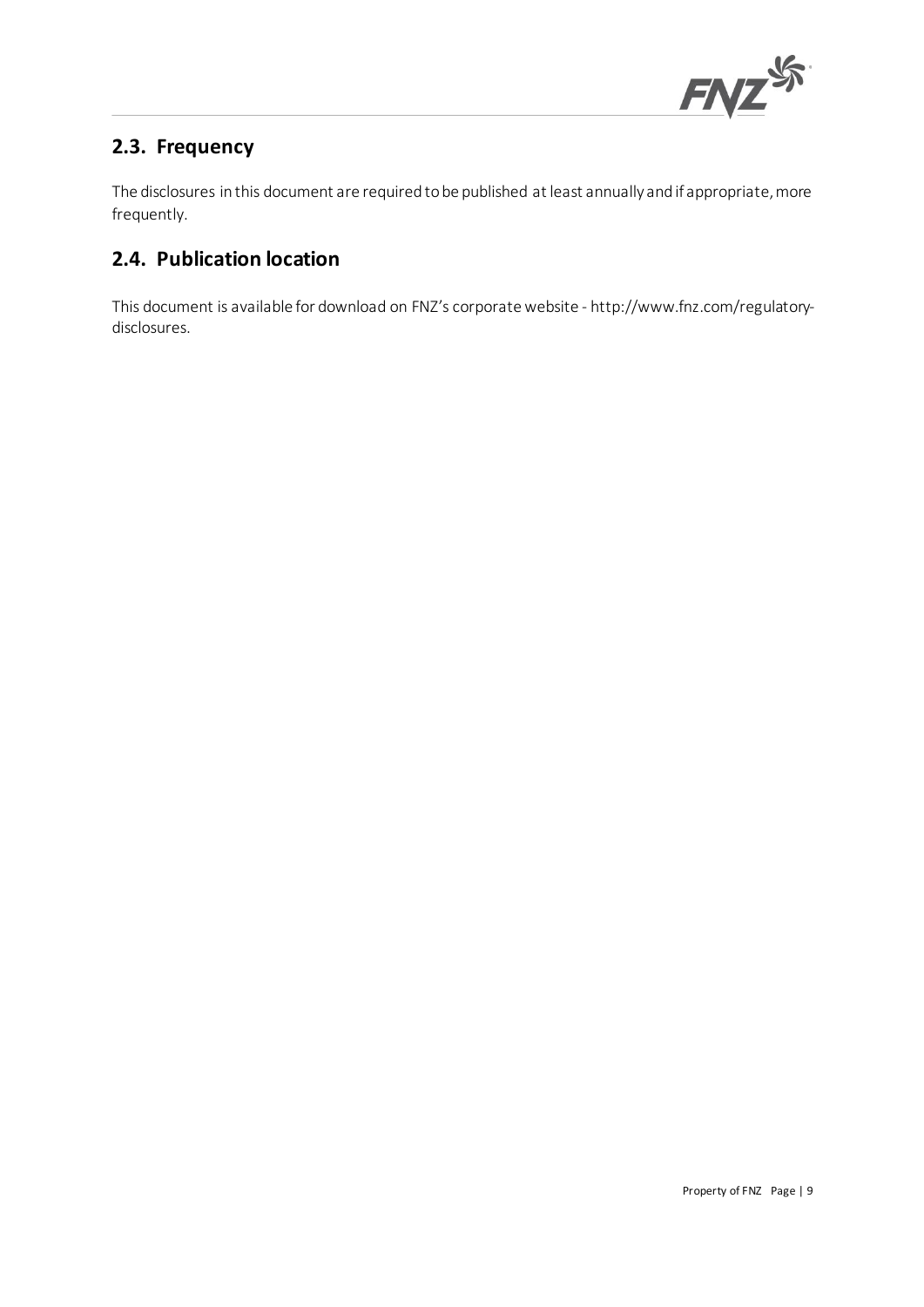

# <span id="page-9-0"></span>**3. Governance**

FNZ operates the three lines model (3LM), in which risk management, risk oversight and independent assurance are distinct, separate activities. 3LM structures provide an effective way to enhance clarity regarding risks and control processes helping to deliver a strong risk management culture. The responsibilities of each line in the 3LM are set out below.

#### <span id="page-9-2"></span>*Figure 1 - The responsibilities of each line in the 3LM*

| The first line - Accountability<br>and Reporting                                                                                                                                                                                                                                                                                                                                                                                                                                                                                                                                             | The second line $-$ partnership<br>and oversight                                                                                                                                                                                                                                                                                                                                                                                                                                  | The third line - Assurance                                                                                                                                                                                                                                                                                                                            |
|----------------------------------------------------------------------------------------------------------------------------------------------------------------------------------------------------------------------------------------------------------------------------------------------------------------------------------------------------------------------------------------------------------------------------------------------------------------------------------------------------------------------------------------------------------------------------------------------|-----------------------------------------------------------------------------------------------------------------------------------------------------------------------------------------------------------------------------------------------------------------------------------------------------------------------------------------------------------------------------------------------------------------------------------------------------------------------------------|-------------------------------------------------------------------------------------------------------------------------------------------------------------------------------------------------------------------------------------------------------------------------------------------------------------------------------------------------------|
| Provision of services to clients.<br>The business functions own<br>risks and have the primary<br>responsibility for managing<br>risks on a day- to-day basis and<br>operating an effective suite of<br>internal controls. They also are<br>responsible for implementing<br>corrective actions to address<br>process and control<br>deficiencies.<br>1st line identifies, assesses,<br>controls, and mitigates risks,<br>guiding the development and<br>implementation of internal<br>policies and procedures and<br>ensuring that activities are<br>consistent with goals and<br>objectives. | Independent to the first line<br>and tasked with providing<br>guidance, oversight and<br>challenge to the business in<br>relation to the risk<br>management.<br>Risk and Compliance -<br>Responsible for setting risk<br>management policies,<br>developing risk management<br>frameworks, facilitating and<br>monitoring the<br>implementation of effective<br>risk management practices by<br>management.<br>Provides expertise and<br>independent challenge to risk<br>owners. | Independent assurance and<br>advice.<br>Internal Audit function -<br>provides the Board and senior<br>management with<br>comprehensive assurance on<br>the effectiveness of<br>governance, risk management,<br>and internal controls, including<br>how the first and second lines<br>of defence achieve risk<br>management and control<br>objectives. |

# <span id="page-9-1"></span>**3.1. Board Committees**

FNZ's Board Committees are in place to ensure that significant risks are identified, managed and escalated in a timely fashion. The key committees and their responsibilities are outlined below.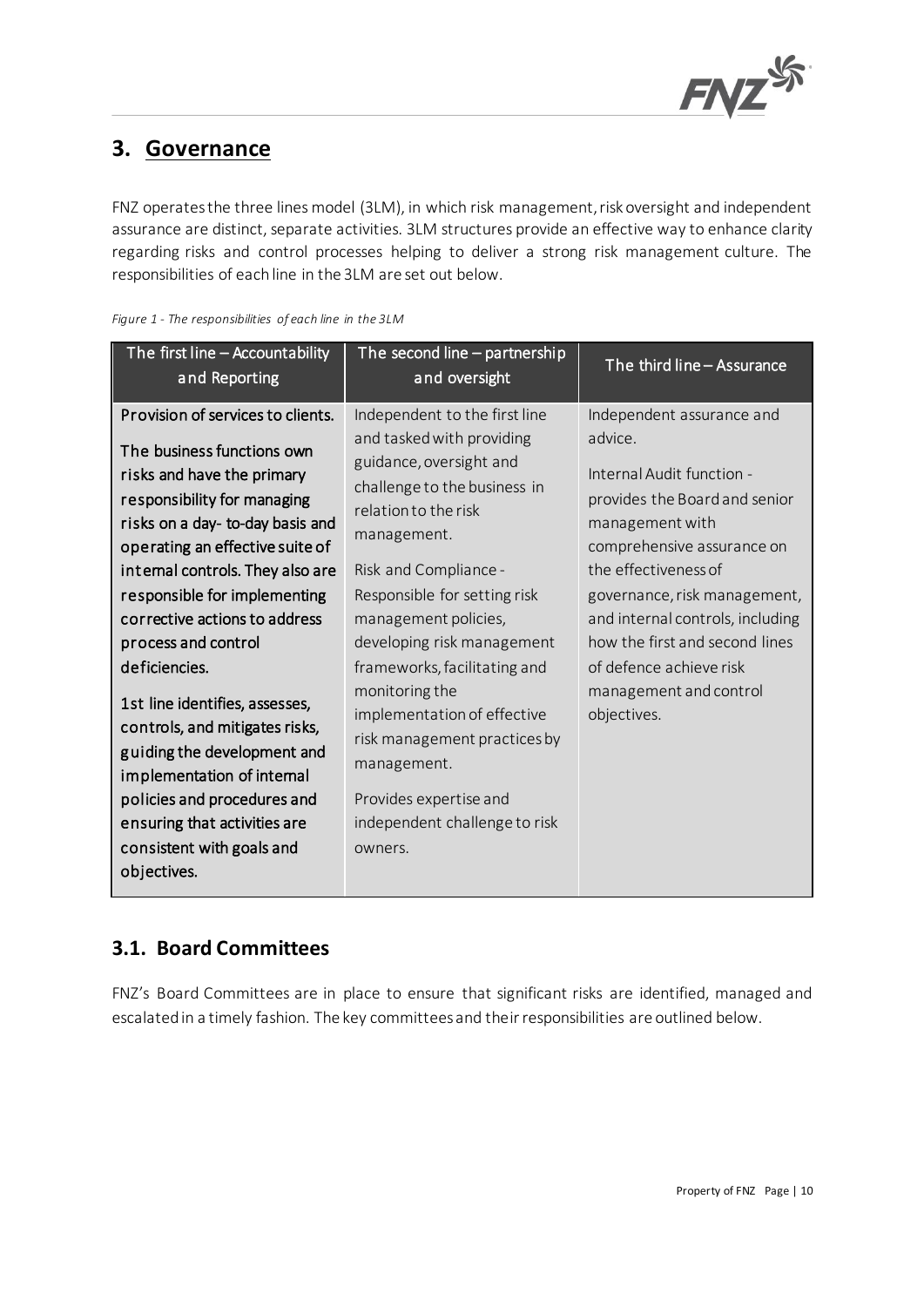

<span id="page-10-0"></span>*Figure 2 - FNZ UK Board Committees*



#### UK Board

The UK Board retains the responsibility for risk management but delegates the implementation of the processes to oversee the management of risk within FNZ to management.Responsibility for embedding the Risk Management Framework ('RMF' or 'the framework') sits with the UK Board and its management teams.

#### UK Board Risk & Compliance Committee

The UK Board Risk & Compliance Committee ('BRCC') comprises a Non-Executive Chairman and three further Non-Executive Directors one of whom is the Chair of the UK Audit Committee. The primary purpose of the BRCC is the oversight of risk management and regulatory compliance across the Company.

#### UK Audit Committee

The UK Audit Committee monitors the financial integrity of the financial statements of FNZ and the audit process. The UK Audit Committee comprises a Non-Executive Chairman and two further Non-Executive Directors, each with relevant financial experience. The UK Audit Committee's principal oversight objectives are financial control and reporting, internal audit activities and external audit.

#### UK Remuneration Committee

The UK Remuneration Committee is responsible for determining the remuneration packages for each of FNZ's executive directors and certain senior executives. It also recommends and monitors the level and structure of remuneration for senior management, and the implementation of share incentive or other performance related schemes.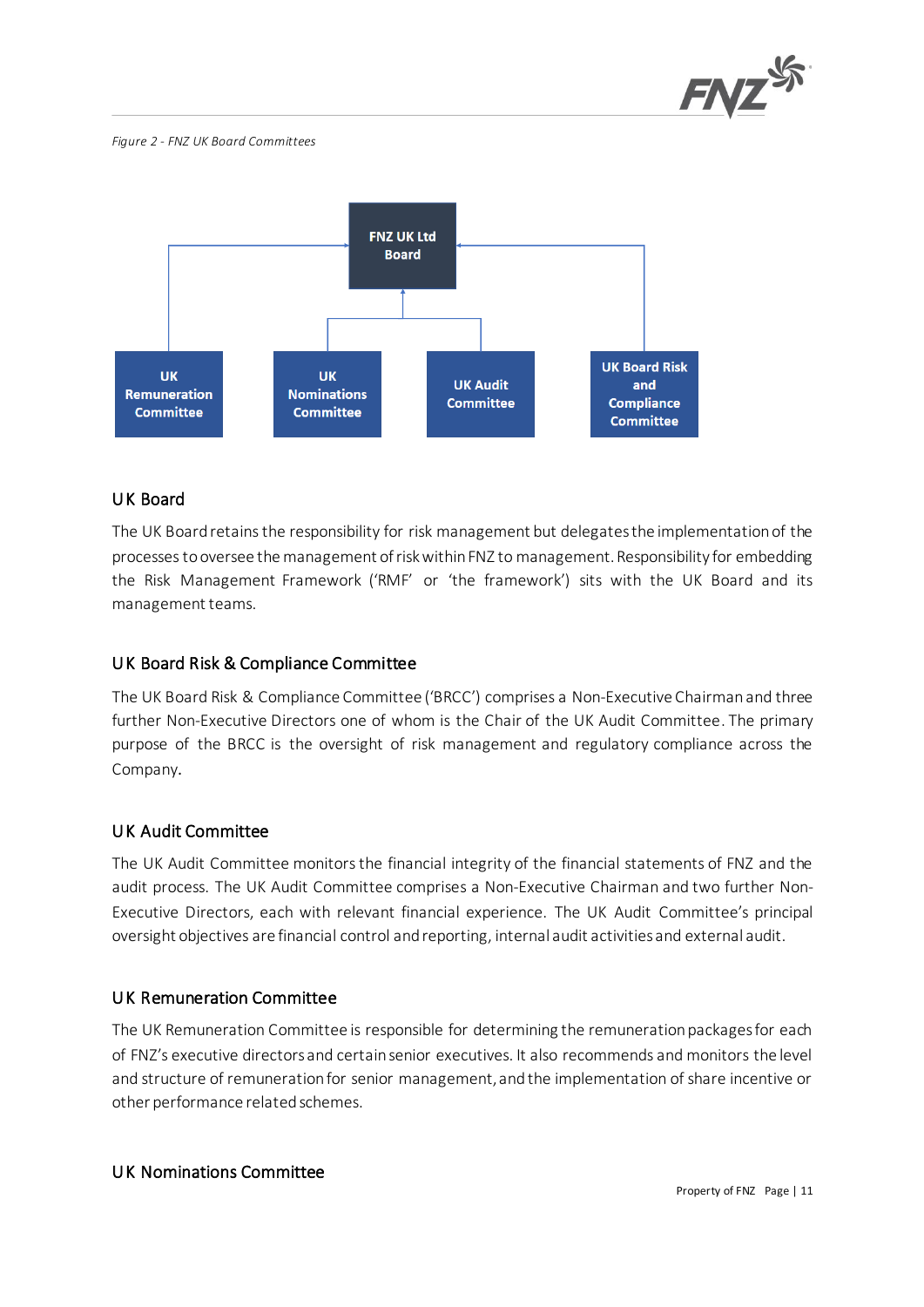

The UK Nominations Committee is responsible for reviewing the leadership needs of the business to ensure it can continue to succeed in the marketplace. The UK Nominations Committee is comprised of non-executive directors and assists the UK Board with the oversight of FNZ's processes and governance with regard to senior appointments. This includes succession planning, as well as considering and making recommendations to the UK Board.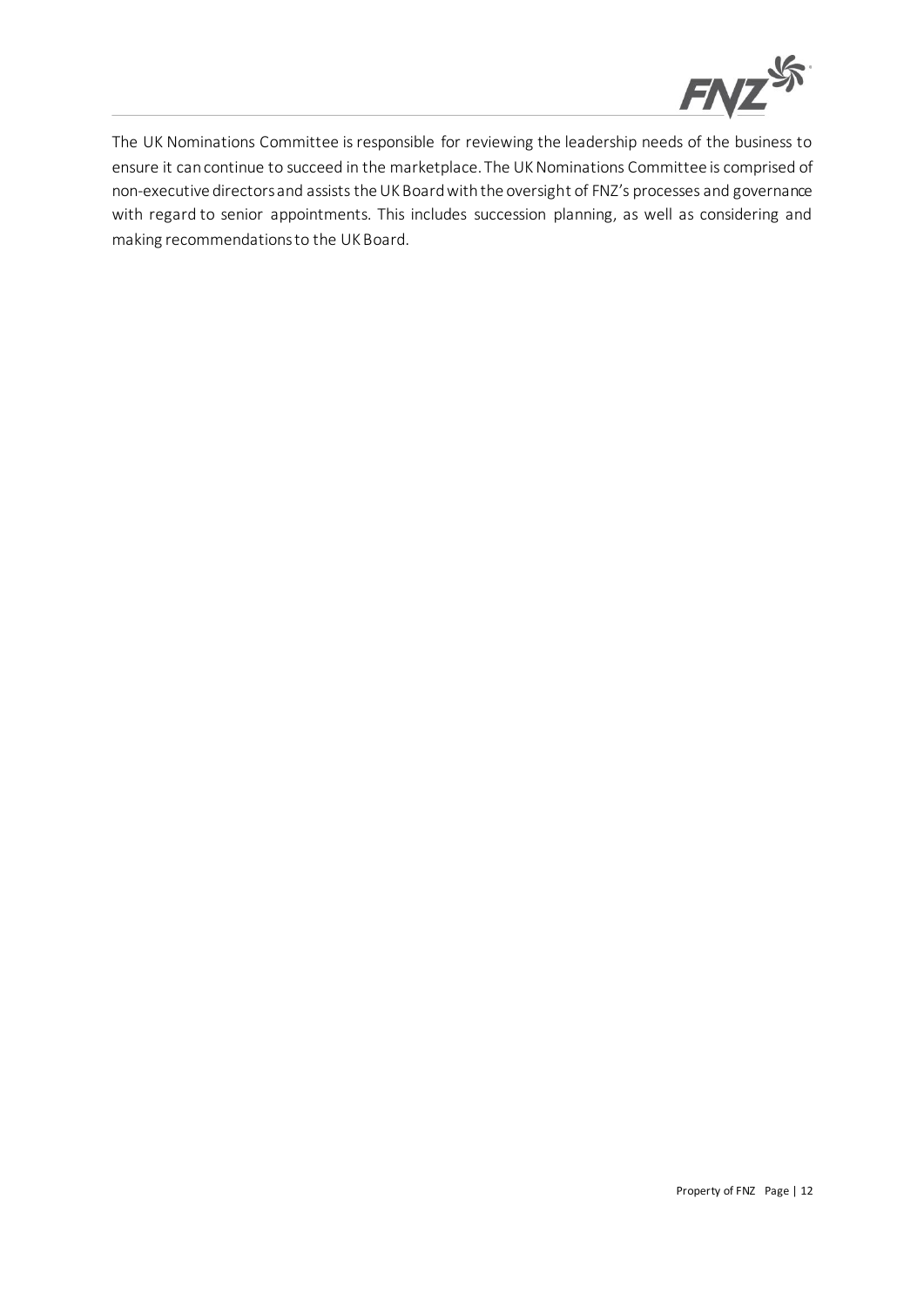

# <span id="page-12-0"></span>**4. Risk Management Framework**

The RMF provides a structure for managing FNZ's enterprise wide risks.. It sets out the processes, methods and supporting frameworks used by FNZ to manage the risks associated with its business model and strategy, setting out the roles and responsibilities within the framework and associated governance for managing and reporting on risks within the business.

# <span id="page-12-1"></span>**4.1. Responsibilities**

#### The Chief Risk Officer (CRO)

The CRO is responsible for overseeing the design, implementation and effective operation of the Framework under the auspices of the UK Board Risk and Compliance Committee Chair.

The CRO provides independent challenge to the effectiveness of the Framework and provides 2nd Line risk reporting to all levels of FNZ.

#### UK Board Risk and Compliance Committee

With formal delegation from the UK Board, the Committee has oversight of risk and compliance related matters impacting FNZ and its UK subsidiaries, risk governance and internal control systems (other than internal financial control systems which are under the scope of the UK Audit Committee).

The Committee oversees on behalf of the UK Board the effectiveness and adequacy of the Framework. It reviews how effectively management and subsidiaries are embedding and maintaining an effective risk management culture and a strong internal control environment designed to foster compliance with policies and compliance requirements.

#### UK Board

The UK Board is responsible for establishing FNZ's Board level risk appetite, a key component of the RMF. Thissets the tolerances and appetites for FNZ in seeking to achieve itsstrategy and business plans.

#### FNZ Risk Culture

A strong risk culture enables effective risk management and supports the successful delivery of FNZ's strategy. Culture is delivered through tone from the top, leadership displaying the right values, strong and effective governance, remuneration incentivizing good behaviours and consequences for poor behaviour, training staff and communicating and reinforcing key messages constantly.

At FNZ, the developing risk culture reflects the Firm's scale and complexity:

- Aligned to the objectives of FNZ and the needs of FNZ stakeholders and focused on end customer outcomes.
- Promoting holistic understanding of risk and embedded in the ongoing processes for strategic and operational decision making, through risk-focused processes and methods.

As part of embedding a strong risk culture, FNZ has a risk management objective for all staff within the FNZ performance management process.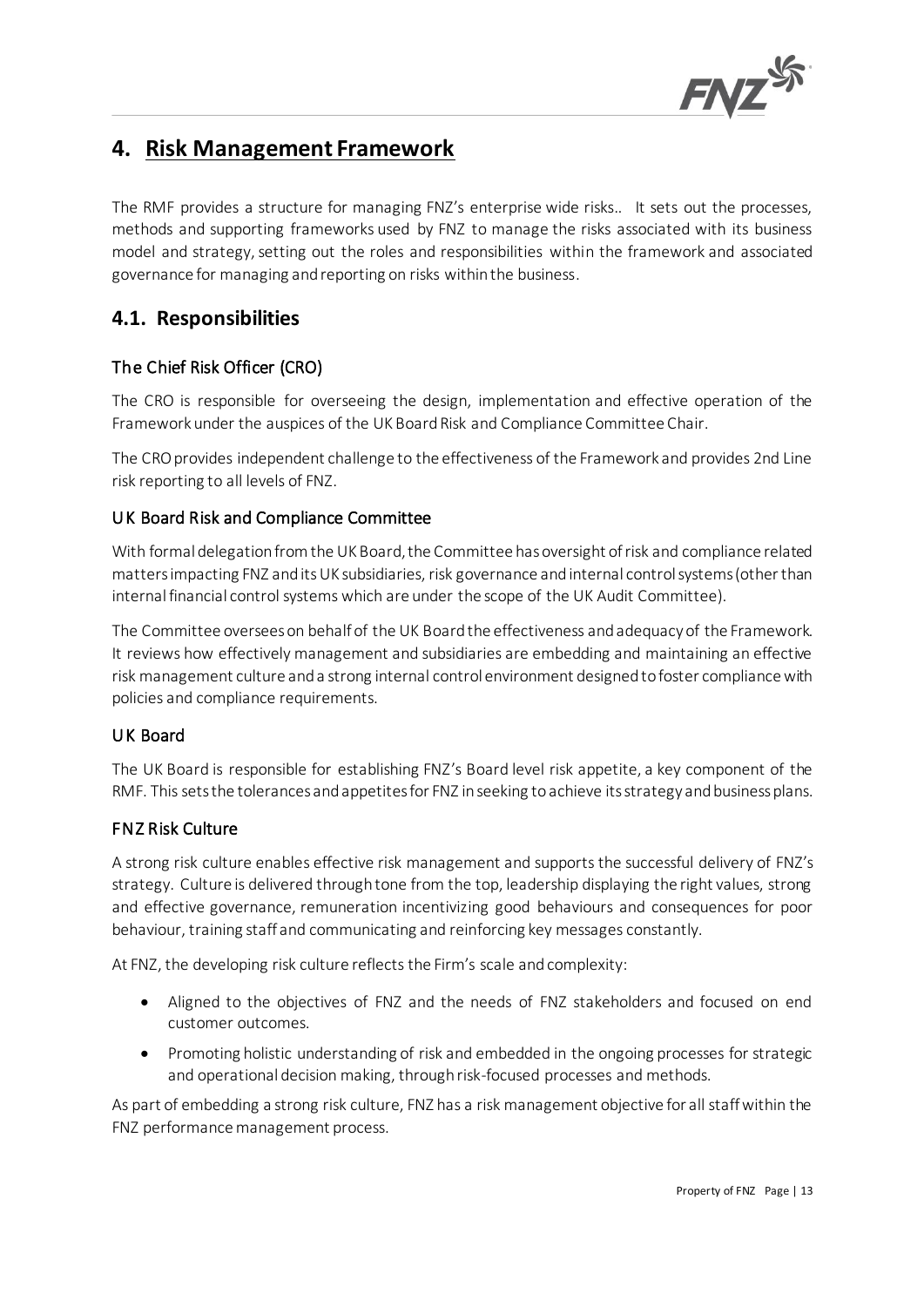

# <span id="page-13-0"></span>**4.2. Risk Taxonomy**

The Risk Taxonomy defines FNZ's principal risks and provides the business with consistent terminology. The FNZ Risk Taxonomy is designed to support consistent and effective risk identification, reporting, and oversight through to the senior management and Board.

The FNZ Taxonomy is embedded in all risk management and strategic decision-making processes throughout the business and seeks feedback from those processes as to its ongoing appropriateness.

The executive responsible for each level one Risk Type is recorded in the Risk Taxonomy Framework which is owned by the FNZ Group Chief Risk Officer.

# <span id="page-13-1"></span>**4.3. Risk Appetite Framework**

Risk Appetite is an expression of the level of risk that FNZ is willing to take to execute its strategy. Risk Appetite is articulated through Risk Appetite Statements, which define level of risk FNZ is willing to avoid, accept or seek to meet its strategic and business objectives per risk type.

Risk Appetite is governed by FNZ's Risk Appetite Framework. Each appetite is aligned to the risk taxonomy Level 1 risks and includes both quantitative and qualitative statements with measures and limits on the amount of risk FNZ is willing to take. They are supported by Key Risk Measures including Key Risk Indicators ('KRIs').

Risk Appetites are reviewed and agreed annually by the Board as part of the annual strategic review.

# <span id="page-13-2"></span>**4.4. Risk Management Tools**

Risk assessments must be conducted at multiple levels. These enable FNZ to effectively manage risk across its end-to-end value chain, through both a top-down and bottom-up assessment of risk:

- Strategic level (strategic risk assessment) a top down assessment of those risks which would threaten the successful delivery of the Business Plan. These threats are likely to be few, but material in impact if they materialise.
- Transformational level (change the business) risk assessment of where the firm has a planned programme of a significant or transformational change. There are two dimensions to the risk assessment: the impact on the risk profile of the firm and the risk to execution/delivery.
- Operational Level (run the business) a selection of risk assessment and management processes at a business level used to identify and assess risks. These include:
	- o Risk and Controls Self-Assessment ('RCSA') a bottom up assessment of risks and controls and the extent to which risk is mitigated by identified controls.
	- o Risk Events Management assessment of materialized risks and losses to reduce both the likelihood of re-occurrence and impact.
	- o Escalated Root Cause Analysis ('eRCA') in depth assessment of the major risk events to understand underlying causes and to put in place appropriate actions.
	- o Thematic risk assessment in-depth assessments to be taken of higher risk areas of the business or areas of potential emerging risk of concern to senior management.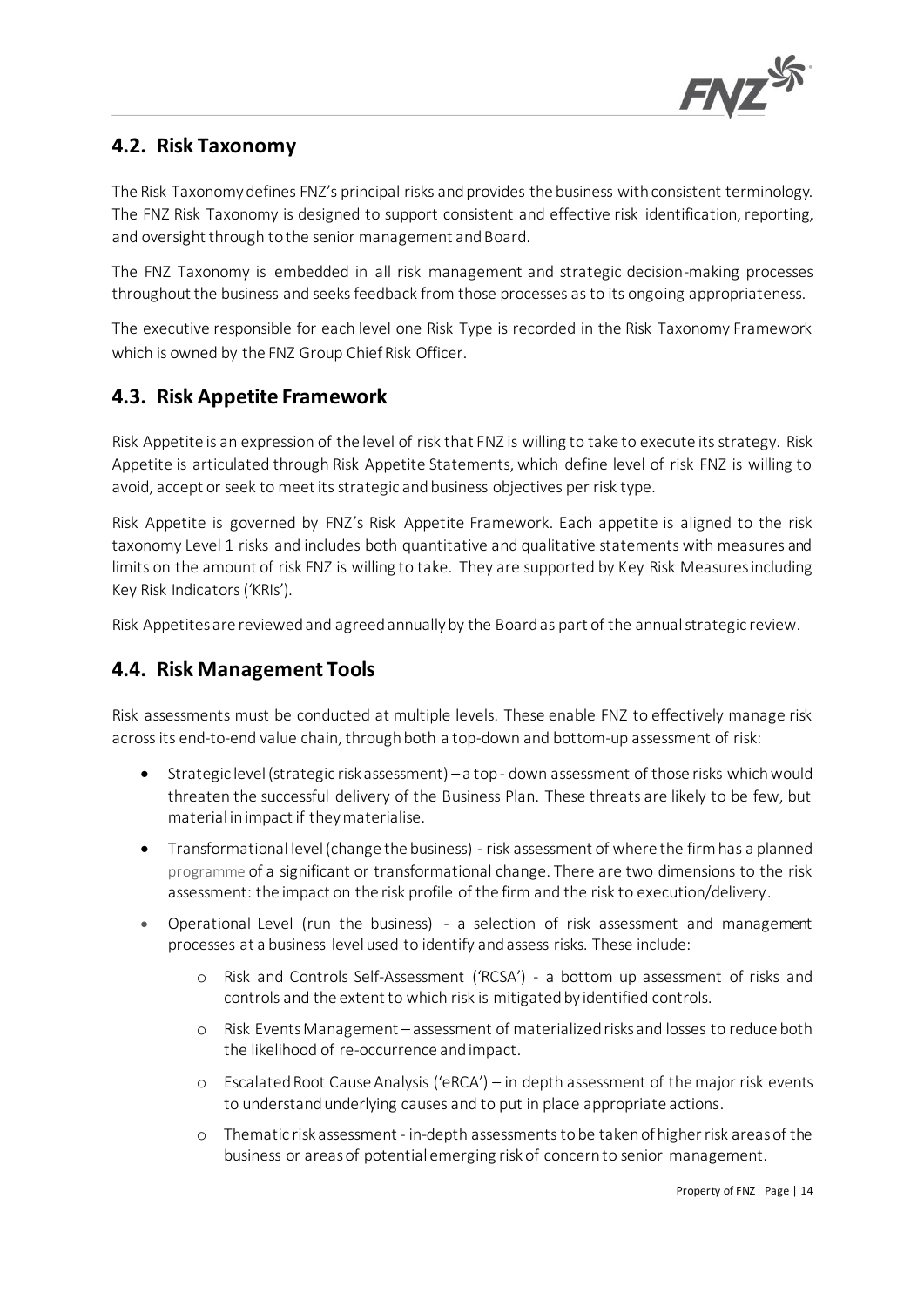

# <span id="page-14-0"></span>**4.5. Tools to assist risk identification and assessment**

Risks are assessed using a range of tools to help the assessment of risk exposure, the likelihood of occurrence and the potential impacts (financial and non-financial). These tools include:

- Impact matrix –helps to assess the likely impact of a risk materialising (i.e. considering what can go wrong in each process and the resulting consequence).
- Likelihood matrix helps to assess the likelihood of occurrence of an event and encompasses quantitative and qualitative measures.
- Risk Assessment Matrix provides a consistent basis for understanding the severity of risk exposures and determining the appropriate escalation and reporting requirements.
- Scenario analysis consideration of possible scenarios relating to the risk will support the assessment of the risk exposure. This is used to assess extreme, but plausible situations, for both risk management purposes and capital assessment. This involves data and SME inputs and helps management to understand tail risks and should be looked at regularly, reflecting risk events and changing risk profiles.

# <span id="page-14-1"></span>**4.6. Policy Framework**

FNZ Group Policy Framework defines the principles, scope, roles and responsibilities and lifecycle for all FNZ policies, procedures and standards, as well as outlines the framework governing the FNZ policy inventory and policy attestation process.

FNZ policies support the Risk Management Framework by means of (i) setting the Minimum Standards expected of the business in managing the risk, legislature, statutory requirement and key firm-wide activity and process, (ii) identifying the key individuals involved in the management of risk, as well as (iii) identifying key processes and standards that are used to support the policy in the management of the risk.

The Policy Framework is owned by the FNZ Group Chief Risk Officer, who is responsible for ensuring that the Policy Framework is deployed and applied consistently, operating effectively and remains fit for purpose.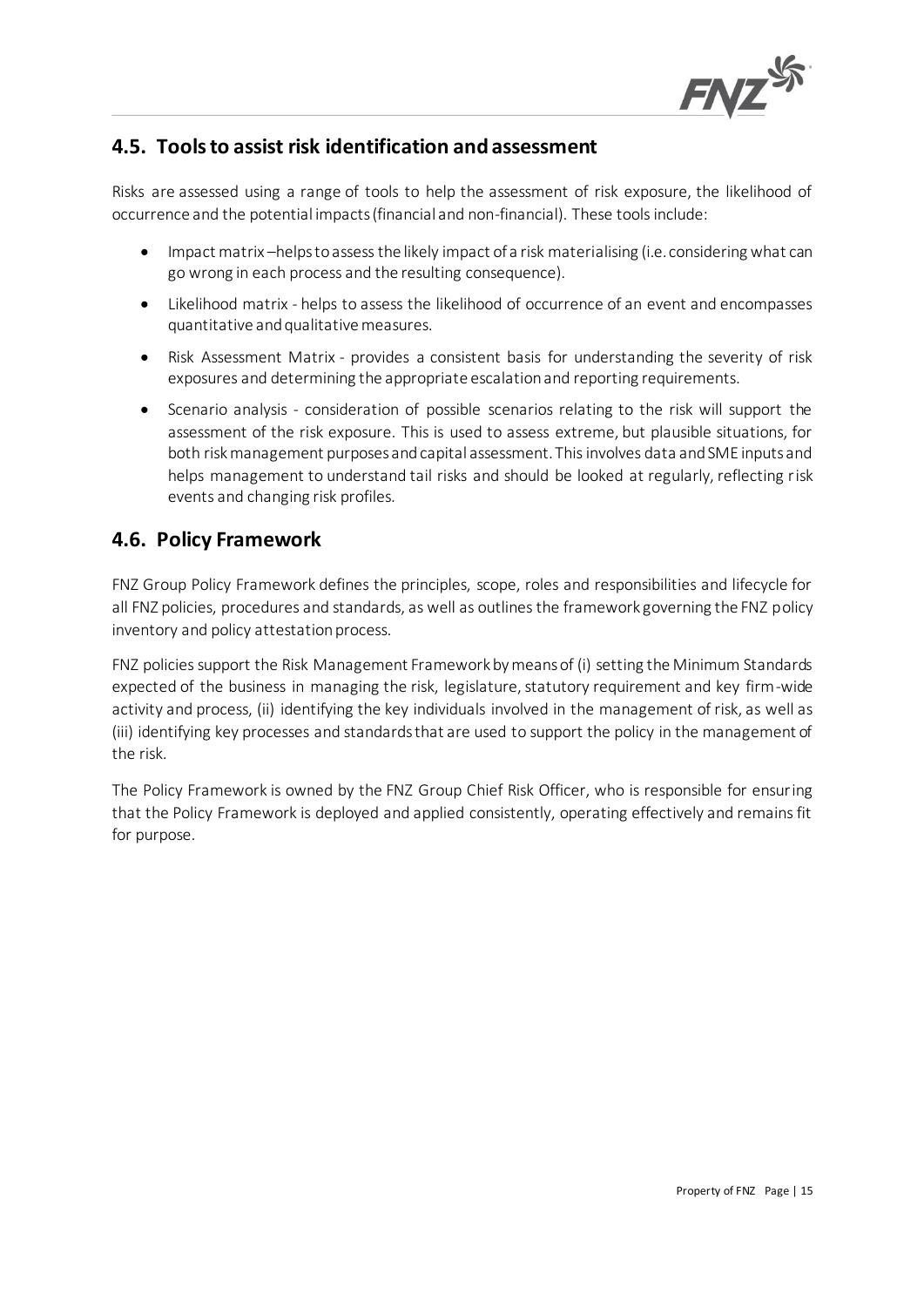

# <span id="page-15-0"></span>**5. Pillar 2 Framework**

IFPRU firms are required to undertake an internal capital adequacy assessment process (ICAAP) in accordance with the ICAAP rules (IFPRU 2.2). The objective of Pillar 2 is to identify the risks that are not appropriately covered within Pillar 1; this includes an assessment of risks to quantify the adequate level of capital to be held by the Firm. The FCA will review the Firm's ICAAP as part of its supervisory review and evaluation process [\(SREP](https://www.handbook.fca.org.uk/handbook/glossary/G2290.html)). After completing a review of the appropriateness of the Firm's capital assessment, the FCA may notify the Firm of the amount and quality of capital the Firm should hold as its individual capital guidance (ICG) as part of the SREP.

The Firm's ICAAP document is updated and reviewed at least annually as part of the business planning cycle, or more frequently should changes in the business, strategy, nature or scale of the Firm's activities or operational environment suggest that the level of financial resources are inadequate.

The Board retains ultimate responsibility of the ICAAP. The ICAAP is subject to review, robust challenge, and approval (where appropriate) with engagement by senior management and the Board through a structured governance process.

# <span id="page-15-1"></span>**5.1. Risk Categories**

According to the UK CRR framework, FNZ is obliged to disclose its risk management objectives and policies for each category of risk that the firm faces (including a summary of strategies and processes to manage risk). In determining which risks to assess, the FNZ Board considers all risks within IFPRU 2.2.7 in addition to any other risks that are material to the firm.

FNZ's risks and the process by which the firm manages these risks are listed below.

#### <span id="page-15-2"></span>**5.1.1. Operational Risk**

FNZ defines operational risk as the risk of loss resulting from inadequate or failed internal processes, people and systems or from external events. This definition includes legal risk but excludes strategic and reputational risk.

FNZ's exposure to operational risk has been performed through an assessment of our own universe of operational risks, combined with a number of other approaches including the consideration of both internal incident history and publicly available reporting on operational risk at other similar firms. FNZ is primarily exposed to operational risk through client delivery and asset servicing.

To facilitate the identification, assessment, monitoring, and reporting of the above operational risks FNZ has a risk management framework in place that includes the following processes:

- Risk appetite: A Risk Appetite Framework consists of qualitative statements and quantitative measures that are used to monitor operational risks within the business. Each Operational Risk Category outlined above has a specific Risk Appetite Statement ('RAS') and associated tolerances in place. These are monitored annually or where there is a material change to the business.
- Risk assessment and identification: FNZ maintains a 'Risk Assessment Process' document that describes how the firm arrives at their 'Key Corporate Risks' based on a top down and bottom up approach to Risk Assessment.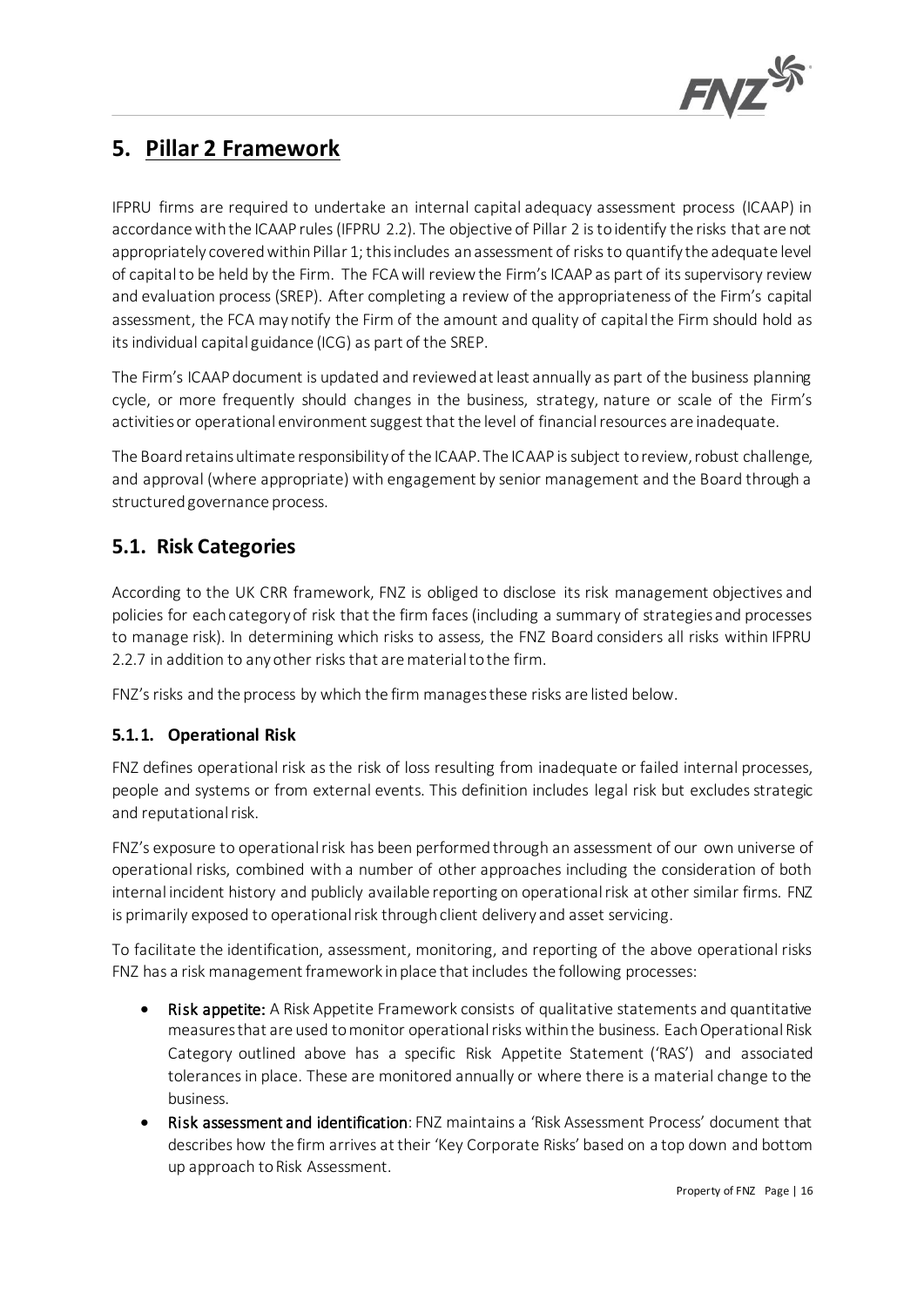

- Risk Scoring: FNZ assesses risk from both a top down and a bottom up perspective. Risks are assigned owners at a senior level (Executive Risk Owners or ERO's) and the risks are scored (in terms of impact and likelihood) on an inherent (gross), residual (net) and target (appetite) basis.
- Risk Control Self-Assessment: FNZ maintains a process overview document that describes the RCSA process, including roles and responsibilities within the first line of defence.
- Risk Events and Action Plan Management: FNZ maintains a 'Risk Events Process Overview' document describes the current process for Risk Events, which continues to evolve.

#### <span id="page-16-0"></span>**5.1.2. Credit Risk and Counterparty Risk**

FNZ defines credit risk as the risk of a counterparty defaulting on its contractual obligations. FNZ is exposed to credit risk as a result of exposures on its balance sheet. FNZ's exposure to credit risk is predominantly through work-in-progress balance (WIP) held on the balance sheet in respect of partially complete customer implementation projects and customer invoiced debtors, which are raised monthly.

To facilitate the identification, assessment, monitoring, and reporting of the credit risk FNZ has in place robust mechanisms and controls, which are set out below:

- Risk appetite: A Risk Appetite Framework which consists of qualitative statements and quantitative measures that are used to monitor credit risks within the business.
- Credit risk controls: FNZ (UK) Ltd has controls and tolerances in place e.g. The Board monitors aged debtor value. Tolerances are regularly monitored and reported. Controls and tolerances are updated annually or where there is a material change to the business.

#### <span id="page-16-1"></span>**5.1.3. Market Risk**

Market risk is defined as the risk associated with fluctuation in the market value of positions in FNZ's portfolio attributable to changes in market variables, such as interest rates, foreign exchange rates, equity and commodity prices or an issuer's credit worthiness.

FNZ is primarily exposed to market risk through foreign exchange risk: FNZ's functional currency is GBP but it generates revenue, incurs costs and holds balance sheet exposure in other currencies.

To facilitate the identification, assessment, monitoring, and reporting of foreign exchange risk, FNZ has in place market risk controls and tolerances, which are set out below:

- Risk appetite: A Risk Appetite Framework consists of qualitative statements and quantitative measures that are used to monitor market risk within the business.
- Foreign exchange gap analyses: FNZ performs monthly gap analyses of its foreign exchange position to ensure risks associated with this are monitored and/or mitigated within acceptable levels of risk appetite. Hedging processes: FNZ has a rolling 12-month partial hedging process in place.

#### <span id="page-16-2"></span>**5.1.4. Concentration Risk**

FNZ is exposed to the failure of a single client upon whom a material ratio of revenue is derived from. This position is improving as FNZ are diversifying their client base and sources of revenue. FNZ monitors concentration risk in accordance with its concentration risk policy.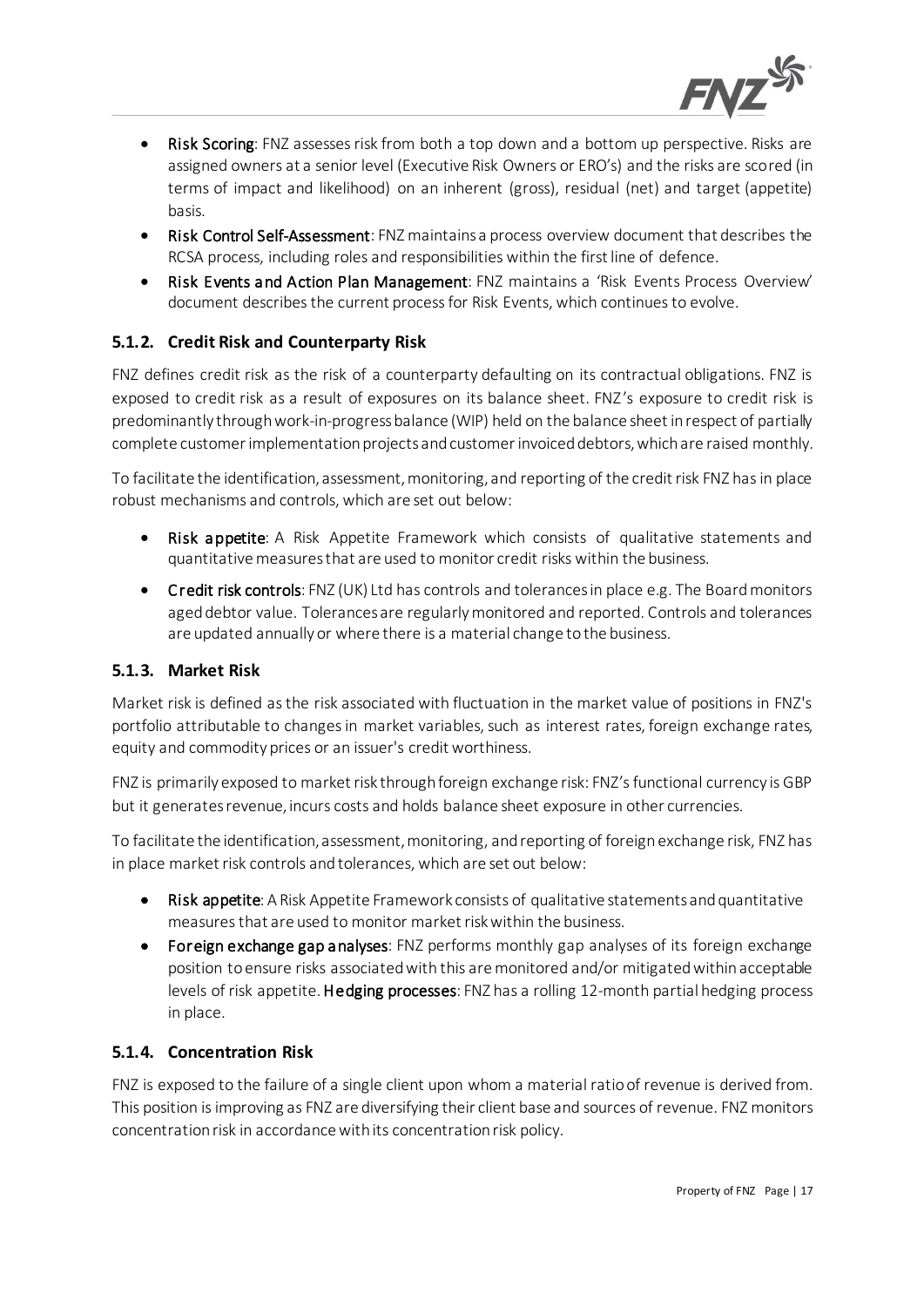

#### <span id="page-17-0"></span>**5.1.5. Group Risk**

Group risk is the risk that the financial position of a [firm](https://www.handbook.fca.org.uk/handbook/glossary/G430.html) may be adversely affected by its relationships (financial or non-financial) with other entities in the same [group](https://www.handbook.fca.org.uk/handbook/glossary/G486.html) or by risks which may affect the financial position of the whole [group](https://www.handbook.fca.org.uk/handbook/glossary/G486.html) (e.g. reputational contagion).

Financially, FNZ is exposed to other group entities through cross-guarantees. This is mitigated by FNZ Group who have provided FNZ UK with a letter of support guaranteeing them financial assistance to the full extent of its resources for a 12-month period from the date of signing of each its accounts.

#### <span id="page-17-1"></span>**5.1.6. Liquidity Risk**

FNZ defines liquidity risk as the risk that a firm, although solvent, either does not have available sufficient financial resources to enable it to meet its obligations as they fall due or can secure such resources only at excessive cost.

Under the current prudential regulatory rules and requirements as set out in the FCA Handbook, FNZ is classed as a 'non-ILAS BIPRU 12 firm' for liquidity adequacy purposes. Accordingly, BIPRU 12 sets out the liquidity risk management processes and requirements that must be observed to ensure and demonstrate FNZ has adequate liquidity resources to demonstrate the ability to meet obligations as they fall due.

Additionally, FNZ is expected to observe and adhere to the FCA's Assessing Adequate Financial Resources guidance as set out in their finalised guidance paper FG20/1 (June 2020). This paper sets out additional regulatory expectations on how FNZ might adequately demonstrate it meets its prudential financial resource requirements aimed at mitigating harms to its customers, markets, and the firm itself.

To facilitate the identification, assessment, monitoring, and reporting of the above liquidity risks The Company has in place robust strategies, policies, processes and which are set out below:

Liquidity risk management framework (LRMF): FNZ's LRMF document outlines the Firm's approach to identify, measure, monitor, manage and report its liquidity risks and to demonstrate the effectiveness of its liquidity risk management framework.

- Liquidity Stress Testing Policy (LSTP): sets out the policy for how FNZ identifies sources of potential liquidity strain and to ensure that current liquidity exposures continue to conform to FNZ's risk tolerance as agreed and approved by its governing body, and regulatory rules and specific liquidity requirements as mandated by the FCA.
- Liquidity Stress Testing Assessment Methodology: sets out the principles, standards, and approach for conducting liquidity stress testing and establishes the basis for forming the liquidity risk appetite for FNZ to ensure that an amount of adequate liquidity resources is identified and held at all times.
- General Stress Testing: sets out general stress and scenario testing approach, reverse stress testing approach, governance arrangements, and the estimated amount of financial resources FNZ needs to hold to continue to meet the Overall Financial Adequacy Rule and the Overall Liquidity Adequacy Rule.
- **Contingency Funding Plan (CFP):** sets out the strategies and tactics FNZ will use to access liquid resources over the course of a severe yet plausible liquidity stress event; it is the 'plan' for how FNZ aims to survive for at least is risk appetite survival horizon of 180 days and sets out how it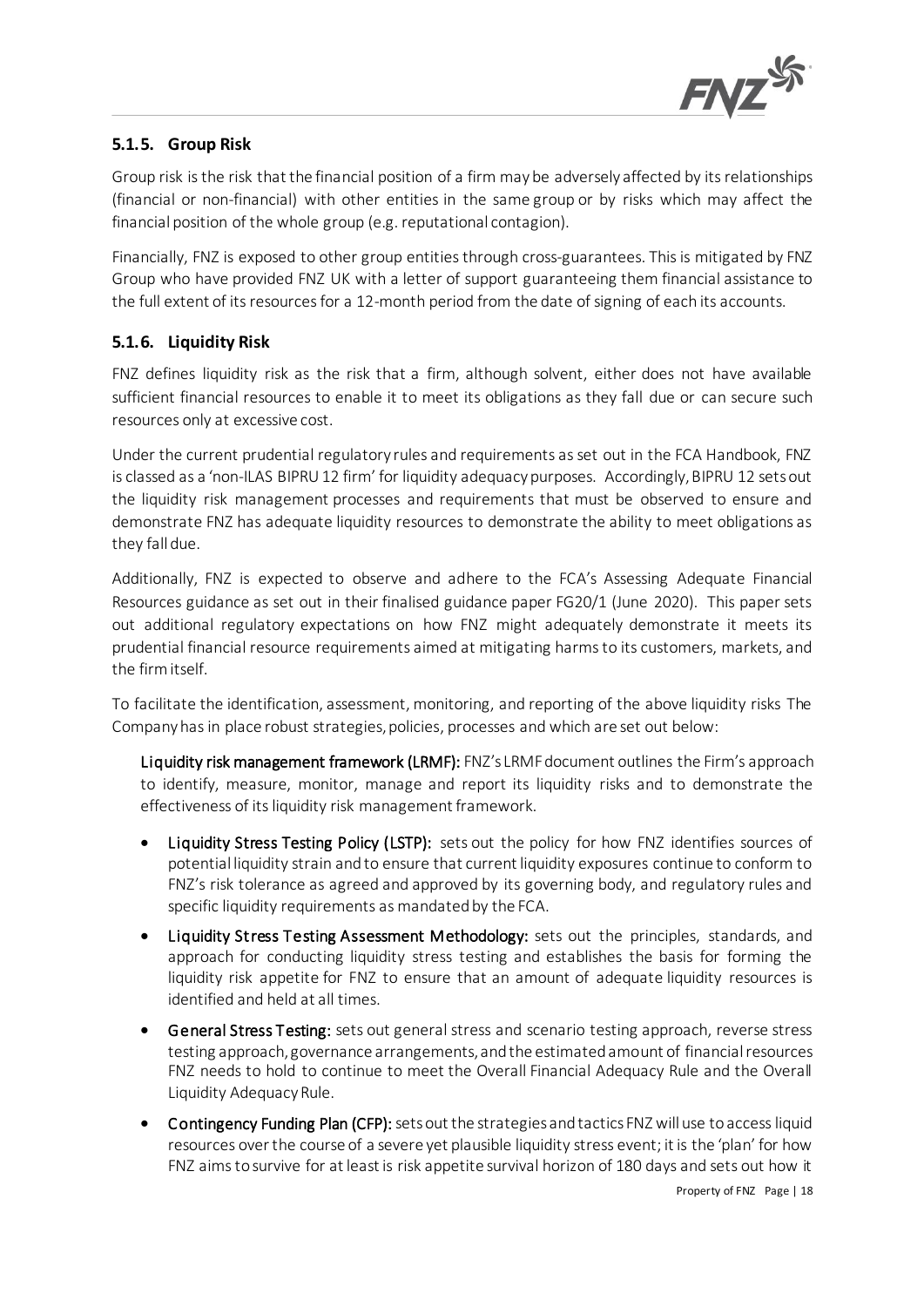

will address liquidity shortfalls with the aim of ensuring that it will have sufficient liquidity resources to meet liabilities as they fall due.

• CFP Binding Trigger Limits: establishes the levels of available liquidity at which FNZ must trigger the CFP. The trigger limits support FNZ management by ensuring the CFP is actioned when liquidity moves outside of the risk appetite.

#### <span id="page-18-0"></span>**5.1.7. Business Risk**

Business risk encompasses the exposure to uncertainty in the wider economic and competitive environment and the impact of that environment on FNZ's ability to execute its stated business objectives and strategy.

This risk is managed with strategic focus, assisted by appropriate management oversight and a strong corporate governance framework.

#### <span id="page-18-1"></span>**5.1.7.1. Thematic Business Risks**

There are thematic risks that face the business over the next 12 months and the business plan cycle: Covid-19 and Brexit.Both of these carry over from 2020 and given the continuing nature of the Covid-19 pandemic and the still emerging impacts of Brexit, these are still relevant.

#### Covid-19

While the current position is unprecedented, FNZ has successfully executed its Business Continuity Plans, which identify key personnel, process and suppliers that are required to maintain the current service offering to clients. Following this process has enabled FNZ to maintain its current service offering to clients and their end-customers with minimal impact. To monitor and ensure FNZ's ongoing resilience and continuity of service, FNZ has the following in place.

- FNZ Crisis Management Teams which meetsto ensure preparedness to respond to the threat of further spread of Coronavirus.
- Full 'working from home' capabilities for all colleagues.

#### Brexit

In response to Brexit, FNZ Group established a new European legal entity within the EU27 in 2020 to preserve continuity of service to impacted clients, to continue to benefit from Passporting rights, and provide a hub for strategic growth in EU markets.

#### <span id="page-18-2"></span>**5.1.8. Interest Rate Risk**

FNZ is not exposed to any material interest rate risk since:

- No material interest is generated on cash balances held.
- The Firm's interest expense primarily relates to leases where the interest rate is fixed at the start of the lease.

#### <span id="page-18-3"></span>**5.1.9. Residual Risk**

Residual risk means the risk that [credit risk mitigation](https://www.handbook.fca.org.uk/handbook/glossary/G2092.html) techniques used by the firm prove less effective than expected.

FNZ does not make use of credit risk mitigation and is therefore not exposed to residual risk.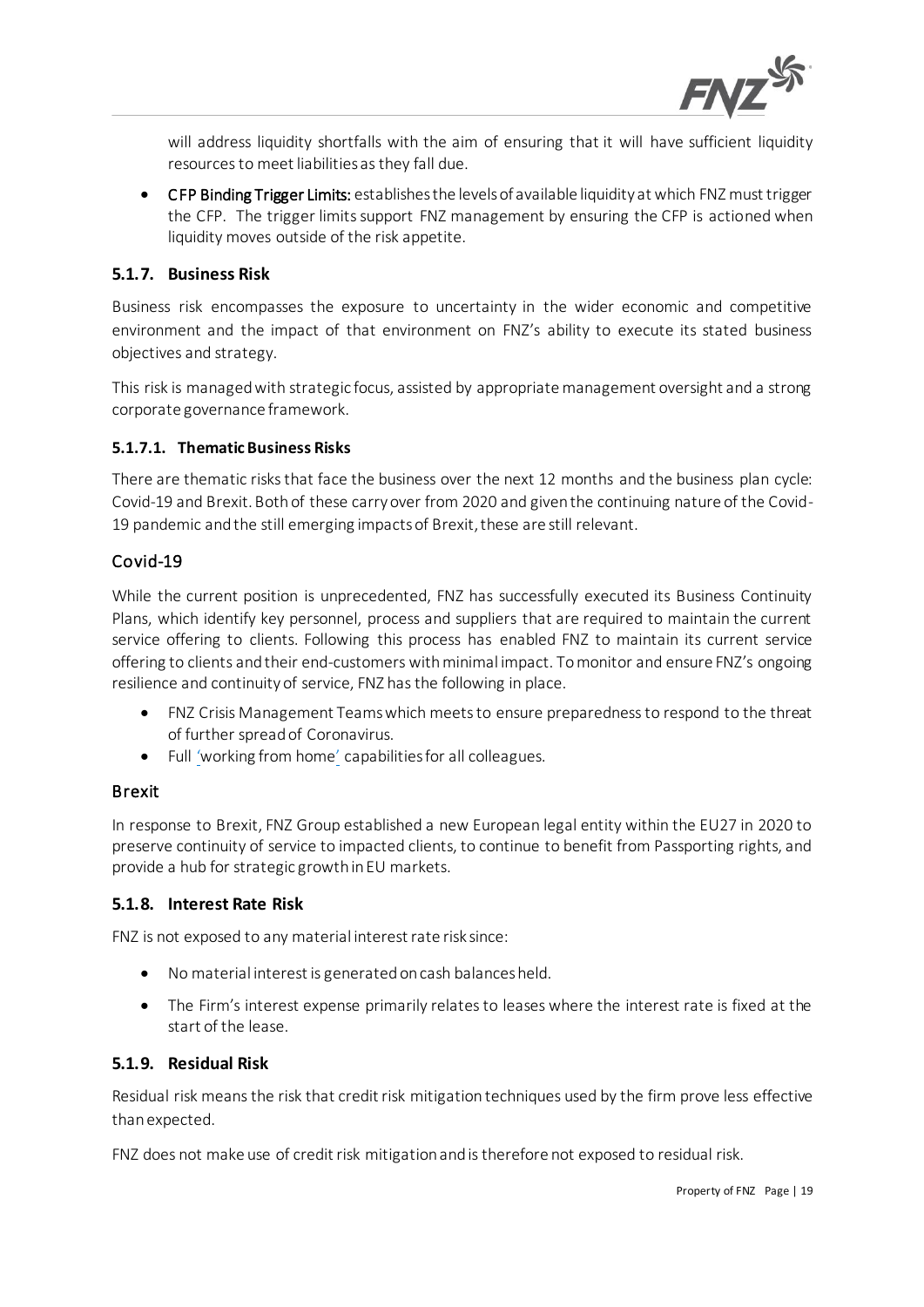

#### <span id="page-19-0"></span>**5.1.10. Pension Obligation Risk**

Pension obligation risk is the risk to a [firm](https://www.handbook.fca.org.uk/handbook/glossary/G430.html) caused by its contractual or other liabilities to, or with respect to, a pension scheme (whether established for its employees or those of a related [company](https://www.handbook.fca.org.uk/handbook/glossary/G190.html) or otherwise). It also means the risk that the [firm](https://www.handbook.fca.org.uk/handbook/glossary/G430.html) will make payments or other contribution to, or with respect to, a pension scheme because of a moral obligation or because the [firm](https://www.handbook.fca.org.uk/handbook/glossary/G430.html) considers that it needs to do so for some other reason.

FNZ does not operate a defined benefit pension scheme and is not exposed to pension obligation risk.

#### <span id="page-19-1"></span>**5.1.11. Securitisation Risk**

[Securitisation](https://www.handbook.fca.org.uk/handbook/glossary/G1331.html) risk includes the risk that the [own funds](https://www.handbook.fca.org.uk/handbook/glossary/G827.html) held by a [firm](https://www.handbook.fca.org.uk/handbook/glossary/G430.html) for assets which it ha[ssecuritised](https://www.handbook.fca.org.uk/handbook/glossary/G1331.html) are inadequate having regard to the economic substance of the transaction, including the degree of risk transfer achieved.

FNZ is not exposed to securitisation risk.

#### <span id="page-19-2"></span>**5.1.12. Settlement Risk**

Risk arising from transactions in which debt instruments, equities, foreign currencies and commodities are unsettled after their due delivery dates.

FNZ does not undertake such transactions. Therefore, FNZ are not exposed to this risk.

#### <span id="page-19-3"></span>**5.1.13. Risk of Excessive Leverage Risk**

Risk of excessive leverage is the risk resulting from an institution's vulnerability due to leverage or contingent leverage that may require unintended corrective measures to its business plan, including distressed selling of assets which might result in losses or in valuation adjustments to its remaining assets.

FNZ is not exposed to risk of excessive leverage.

#### <span id="page-19-4"></span>**5.2. Board Responsibilities on Risk Management**

Ultimate responsibility for the effectiveness of the Firm's risk management framework sits with the Board. The framework assists the Board in determining what risks the Firm is willing to accept and how to appropriately manage, monitor and mitigate those risks.

The Board recognisesthat in order to meet the continued growth of FNZ, client and end-customer requirements, regulatory obligations and the continuing needto manage the Firm in a controlled manner, FNZ must continue to enhance risk management capability across its business.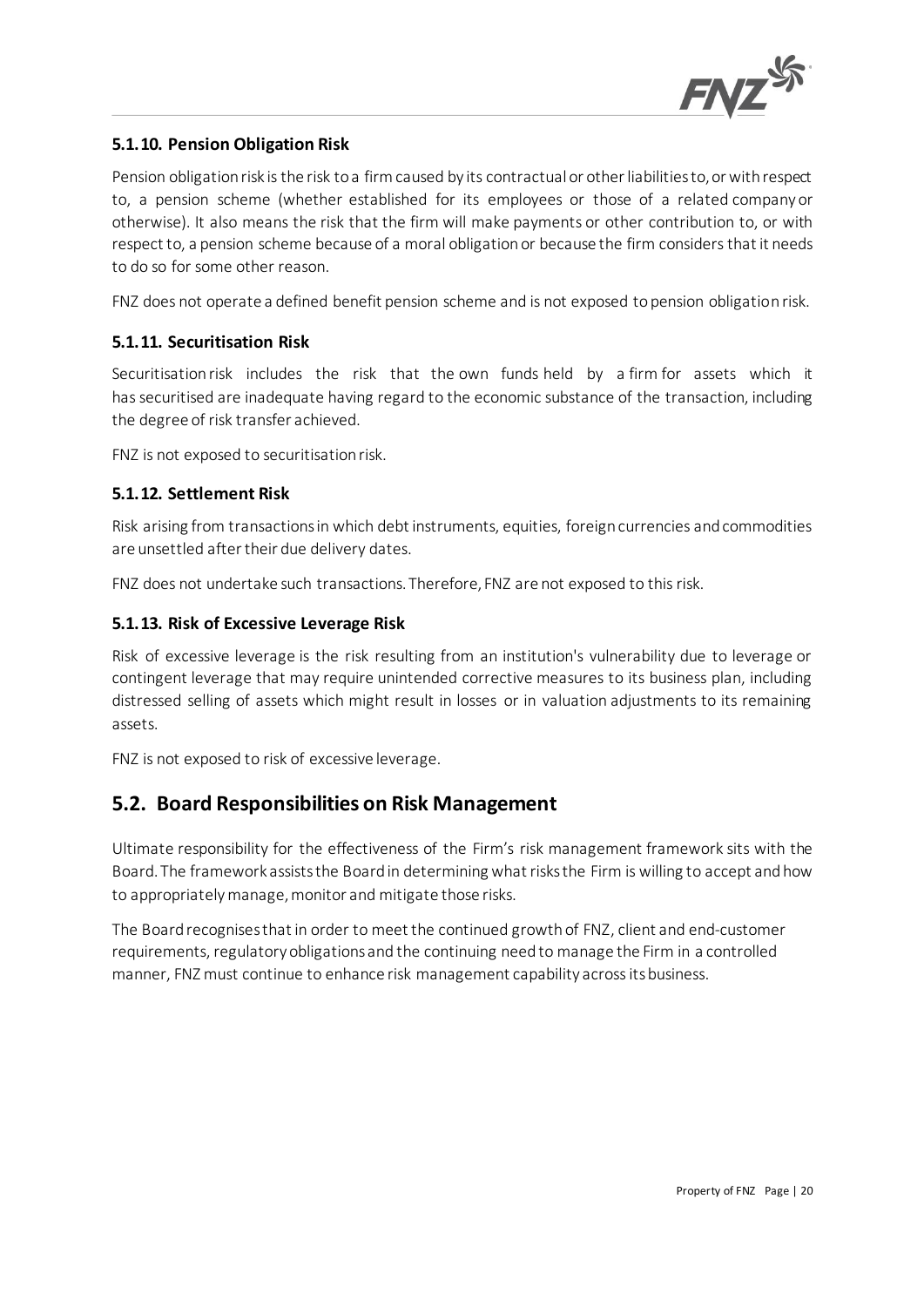

# <span id="page-20-0"></span>**6. Pillar 1 Capital Adequacy**

# <span id="page-20-1"></span>**6.1. Capital Resources(Own Funds)**

FNZ capital resources are exclusively comprised of Common Equity Tier 1 (CET 1). The table below outlines the Capital Resources calculation as at 31 December 2020 and the previous year (i.e. it excludes the profits from the respective years, as they are not audited at the respective year end dates):

<span id="page-20-3"></span>

| Capital Resources                      | Dec 2020<br>Em | Dec 2019<br>Em |  |
|----------------------------------------|----------------|----------------|--|
| Share Capital                          | 17.9           | 17.9           |  |
| <b>Share Premium</b>                   | 4.2            | 4.2            |  |
| Previous years retained earnings       | 124.4          | 96.3           |  |
| Accumulated other comprehensive income | (1.1)          | (1.2)          |  |
| Intangible assets                      | (1.4)          | (1.9)          |  |
| Total Common Equity Tier 1 (CET 1)     | 144.0          | 115.3          |  |
| <b>Total Own Funds</b>                 | 144.0          | 115.3          |  |

The Capital Resources (Own Funds) increased £28.7m, primarily due to the inclusion of audited profits for the year ended 31 December 2019, signed on 22 April 2020.

A reconciliation from IFRS net assets to own funds is provided in Appendix 3.

# <span id="page-20-2"></span>**6.2. Capital requirements**

FNZ is a Limited Licence Investment Firm, as per Article 95 of UK CRR its own funds requirement (i.e. Pillar 1) are calculated as the higher of the (i) FOR and (ii) the sum of the market risk, credit risk, including counterparty credit risk, and the credit valuation adjustment ("CVA") risk of Over-the-counter (OTC) derivatives exposure (Articles 92 and 95).

The requirements are calculated using the following approaches and methods:

- Credit Risk the Standardised Approach set out in Chapter 1 of Part Three, Title II of the UK CRR.
- Counterparty Credit risk (CCR) the Mark-to-Market method set out in article 274 of the UK CRR.
- CVA the Standardisedmethod set out in article 384 of the UK CRR.
- Market Risk Foreign Exchange risk set out in Chapter 2 of Part Three, Title IV of the UK CRR.
- Fixed Overhead Requirement (FOR) the subtractive approach set out in EBA Regulatory Technical Standards own funds requirements based on Fixed Overheads (EBA/RTS/2014/01).

FNZ Pillar 1 capital requirements were driven by FOR as at 31 December 2020 and as at 31 December 2019. The table below summarises the capital requirements calculations: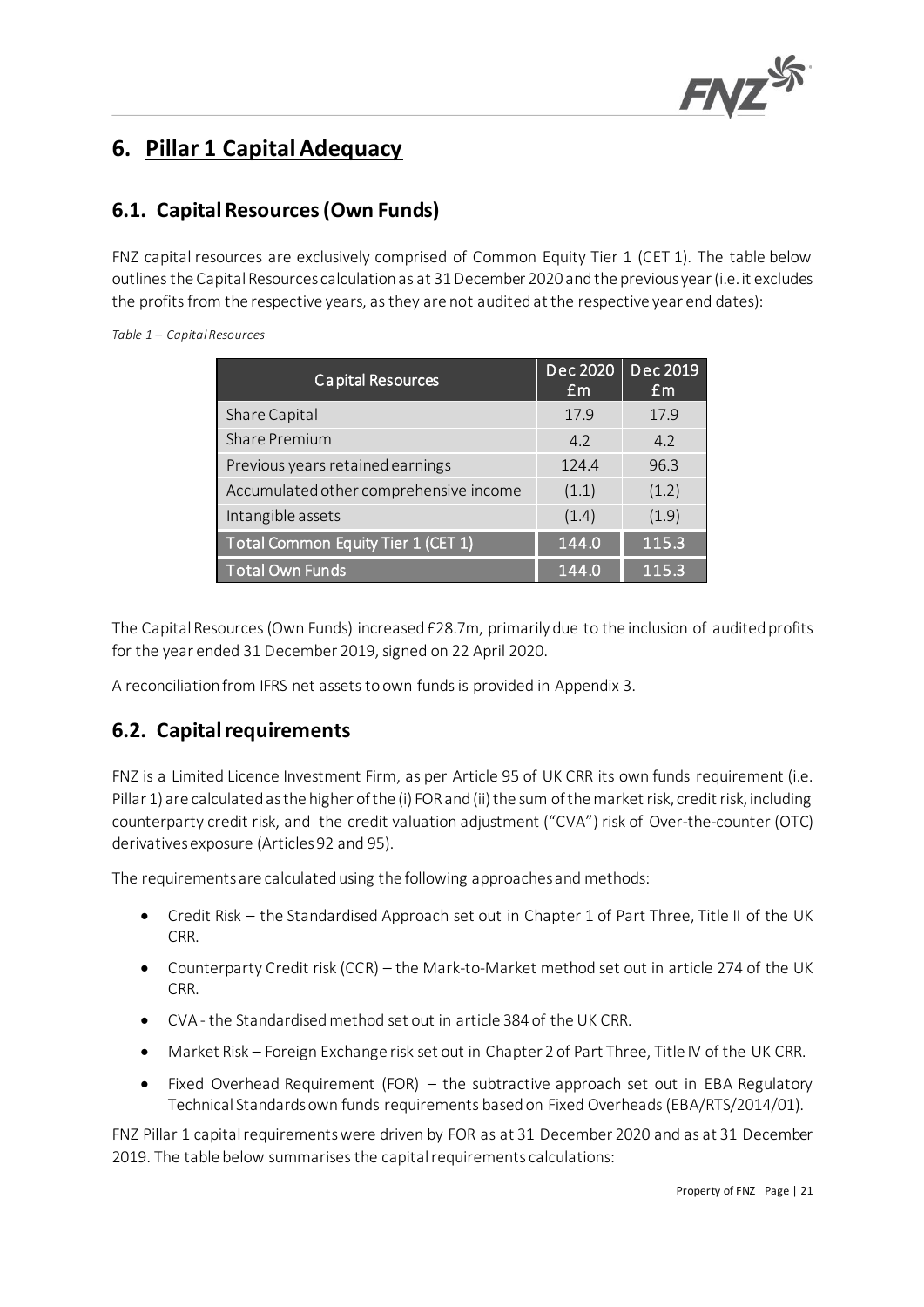

<span id="page-21-1"></span>*Table 2 – Pillar 1 Capital Requirements*

| <b>Pillar 1 Capital Requirements</b> | Dec 2020<br>Em | Dec<br> 2019<br>Em |
|--------------------------------------|----------------|--------------------|
| Credit & Counterparty risk           | 15.4           | 14.8               |
| Market risk                          | 0.3            | 1.6                |
| Credit Valuation Adjustment          | 0.04           | 0.01               |
| Sum: Credit + Market Risk + CVA      | 15.7           | 16.4               |
| Fixed Overhead Requirement           | 31.5           | 26.3               |
| <b>Pillar 1 Capital Requirements</b> | 31.5           | 26.3               |

#### <span id="page-21-0"></span>**6.2.1. Pillar 1 Credit Risk Capital Requirements**

FNZ has credit risk exposures through on-balance sheet assets such as receivables, contract assets and cash at banks. FNZ uses the Standardised Approach set out in the UK CRR to calculate its credit risk requirement under Pillar 1. The credit risk capital requirements represent 8% of the risk weighted assets (RWAs). FNZ does not make use of credit risk mitigation techniques. The credit risk capital requirements by exposure class are summarised in the table below as at 31 December 2020:

<span id="page-21-2"></span>*Table 3 – Pillar 1 Credit risk by exposure class*

| <b>Exposure Class</b><br>Dec 2020 - £m | <b>Exposure</b><br>Amount | Average<br>RWA % | <b>RWA</b><br>Amount | Capital<br>Requirements |
|----------------------------------------|---------------------------|------------------|----------------------|-------------------------|
| Institutions                           | 64.8                      | 20%              | 13.0                 | 1.0                     |
| Corporates                             | 1.9                       | 100%             | 19                   | $0.2^{\circ}$           |
| Other items                            | 177.4                     | 100%             | 177.8                | 14.2                    |
| Total                                  | 244.1                     | 79%              | 192.7                | 15.4                    |

The table below provides the risk weighted assets by IFRS balance sheet asset type as at 31 December 2020:

<span id="page-21-3"></span>*Table 4 – Pillar 1 Credit risk by IFRS balance sheet asset type*

| Balance Sheet (BS) Item<br>Dec 2020 - £m | <b>BS</b><br>Amount      | Adjustment to<br>Capital | <b>RWA</b><br>Amount | Average<br>$RWA$ % | Capital<br><b>Requirements</b> |
|------------------------------------------|--------------------------|--------------------------|----------------------|--------------------|--------------------------------|
| Property, plant and equipment            | 31.9                     |                          | 31.9                 | 100%               | 2.6                            |
| Intangible assets                        | 1.4                      | (1.4)                    |                      |                    |                                |
| Deferred tax asset                       | 0.2                      |                          | 0.5                  | 250%               | 0.04                           |
| Cash and cash equivalents                | 50.2                     |                          | 10.0                 | 20%                | 0.8                            |
| Trade and other receivables              | 29.5                     | (6.5)                    | 11.5                 | 50%                | 0.9                            |
| Contract assets                          | 138.6                    |                          | 138.6                | 100%               | 11.1                           |
| Off balance sheet FX exposure            | $\overline{\phantom{a}}$ | 0.2                      | 0.2                  | 100%               | 0.0                            |
| <b>Total</b>                             | 251.8                    | (7.7)                    | 192.7                | 79%                | 15.4                           |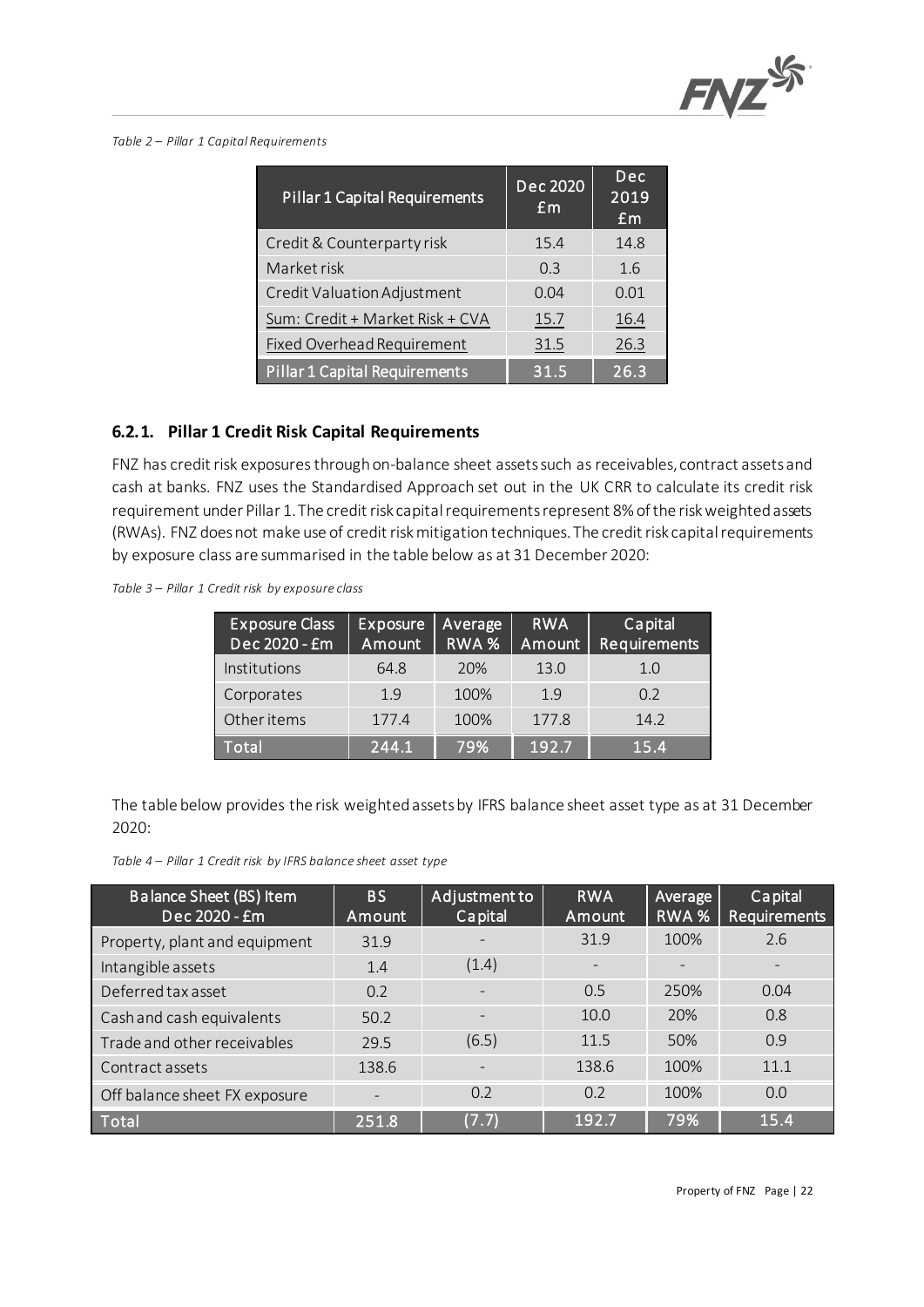

#### <span id="page-22-0"></span>**6.2.1.1. Use of external credit assessment institutions ("ECAIs")**

FNZ uses the Standardised Approach to calculate Pillar 1 credit risk requirements where the risk weighted percentage derives from external ratings provided by External Credit Assessment Institutions ("ECAIs") among other factors. For counterparties which have a credit rating, these ratings are used to determine the risk weighted, by mapping the credit rating to a credit quality step (CQS) using mappings provided by the FCA and applying a risk weighting determined by this mapping. FNZ makes use of credit ratings issued by Moody's.

The table below describes the relationship of ECAIs' long-term external credit ratings and the correspondent credit categories (denominated as credit quality steps) for risk-weight purposes.

| Credit Quality Step (CQS) | Moody's                          | Fitch            | S&P            |
|---------------------------|----------------------------------|------------------|----------------|
| Credit Quality Step 1     | Aaato Aa3                        | AAA to AA-       | AAA to AA      |
| Credit Quality Step 2     | $A1$ to $A3$                     | $A + \tau O A -$ | $A+$ to $A$    |
| Credit Quality Step 3     | Baa1to Baa3                      | BBB+to BBB       | BBB+toBBB      |
| Credit Quality Step 4     | Ba1to Ba3                        | $BB+toBB-$       | $BB-toBB$      |
| Credit Quality Step 5     | B <sub>1</sub> to B <sub>3</sub> | $B + to B -$     | $B+to B$       |
| Credit Quality Step 6     | Caa1 and below                   | CCC+ and below   | CCC+ and below |

<span id="page-22-1"></span>*Table 5 - Relationship of ECAIs' long-term external credit ratings and the correspondent credit quality steps*

The table below illustrates the relationship between the credit quality steps and the correspondent risk weights under the standardised approach:

<span id="page-22-2"></span>

|  |  | Table 6 - Relationship between the credit quality steps and the correspondent risk weights under the standardised approach |  |
|--|--|----------------------------------------------------------------------------------------------------------------------------|--|
|--|--|----------------------------------------------------------------------------------------------------------------------------|--|

| <b>Credit Quality Step (CQS)</b> | Corporates | Sovereign | Maturity        | Maturity     | Sovereigns |
|----------------------------------|------------|-----------|-----------------|--------------|------------|
|                                  |            | Method    | $\leq$ 3 months | $>$ 3 months |            |
| Credit Quality Step 1            | 20%        | 20%       | 20%             | 20%          | 0%         |
| Credit Quality Step 2            | 50%        | 50%       | 20%             | 50%          | 20%        |
| Credit Quality Step 3            | 100%       | 100%      | 20%             | 50%          | 50%        |
| Credit Quality Step 4            | 100%       | 100%      | 50%             | 100%         | 100%       |
| Credit Quality Step 5            | 150%       | 100%      | 50%             | 100%         | 100%       |
| Credit Quality Step 6            | 150%       | 150%      | 150%            | 150%         | 150%       |

The exposure value as 31 December 2020 for each credit quality step are provided below.

| <b>Exposure Class</b><br>Dec 2020 - £m | CQS <sub>1</sub> | Unrated | Total |
|----------------------------------------|------------------|---------|-------|
| Institutions                           | 10.8             | 2.2     | 13.0  |
| Corporates                             |                  | 1.8     | 19    |
| Other items                            |                  | 177.8   | 177.8 |
| Total                                  | 10.8             | 181.8   | 192.7 |

<span id="page-22-3"></span>*Table 7 – Pillar 1 Credit risk exposure value as 31 December 2020 for each credit quality step*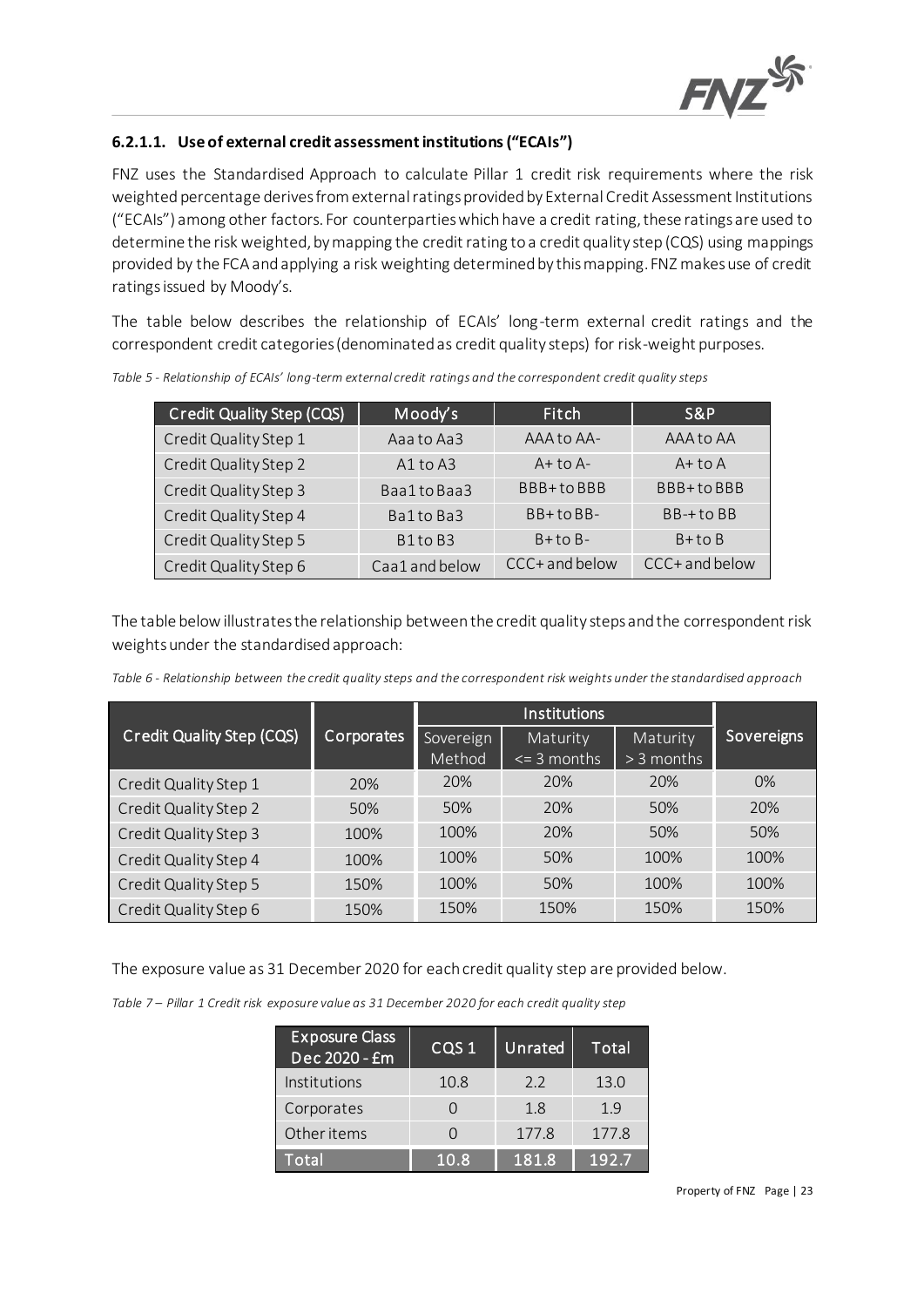

#### <span id="page-23-0"></span>**6.2.2. Pillar 1 Counterparty Credit Risk (CCR) Capital Requirements**

CCR is the risk that a counterparty for securities financing transactions (SFTs) and both OTC and centrally cleared derivatives could default before the final settlement of the transaction's cash flows. FNZ is exposed to CCR through foreign exchange OTC derivative contracts to hedge primarily future expenses in foreign currencies. The counterparty credit risk capital requirements represent 8% of the risk weighted assets (RWAs). The table below outlines FNZ's CCR calculation:

| <b>Residual Maturity</b><br>$(Dec 2020 - E m)$ | Replacement<br>cost | <b>Notional</b><br>amounts | Potential<br>future<br>credit<br>exposure | <b>RWA</b><br>Amount     | Average<br>RWA % | Capital<br>Requirements |
|------------------------------------------------|---------------------|----------------------------|-------------------------------------------|--------------------------|------------------|-------------------------|
| 1 year or less                                 | 0.04                | 12.7                       | 0.13                                      | 0.13                     | 100%             | 0.01                    |
| Over 1 year, not<br>exceeding five years       | $\equiv$            |                            |                                           | $\overline{\phantom{a}}$ | 100%             |                         |
| Total                                          | 0.04                | 12.7                       | 0.13                                      | 0.13                     | 100%             | 0.01                    |

*Table 8- Counterparty credit risk capital requirements as at 31 December 2020*

#### <span id="page-23-1"></span>**6.2.3. Pillar 1 Credit Valuation Adjustment (CVA) Capital Requirements**

CVA is an adjustment to the mid-market valuation of the portfolio of all OTC derivative transactions with a counterparty. FNZ calculates CVA using the Standardised method set out in article 384 of the CRR. The capital requirements for CVA risk equaled £0.04m as of 31 December 2020.

#### <span id="page-23-2"></span>**6.2.4. Pillar 1 Market Risk Capital Requirements**

Market risk is defined as the risk of losses arising from movements in market prices. FNZ is a limited licence firm, therefore does not have permissions to trade on its own account. FNZ Market risk exposure is related to foreign-exchange risk that arises on spot positions and forward positions other than GBP (functional currency).

FNZ's overall net foreign-exchange position is calculated as the higher of the separately summed net short and long positions in each currency (other than the functional currency) converted at spot rates into the functional currency. Since the overall net foreign-exchange position exceeds the de-minimis value of 2% of FNZ's capital resources, this is multiplied by an 8% own-funds requirement to give the capital requirement associated with foreign-exchange risk. The table below outlines FNZ's foreignexchange risk calculation: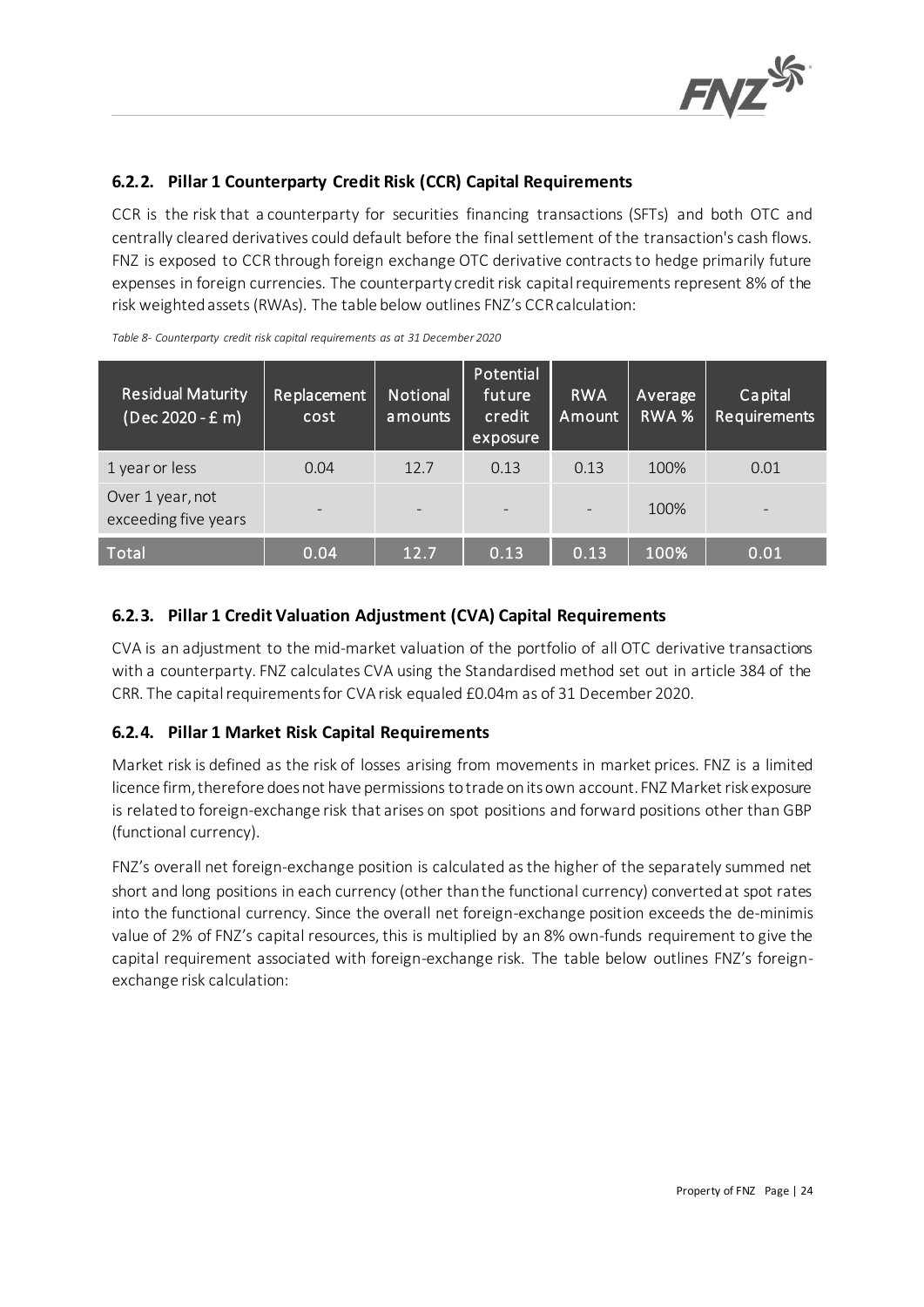

| Positions in currencies other than GBP | <b>Net Position</b> |       | Positions subject<br>to capital charge |       | Capital      |
|----------------------------------------|---------------------|-------|----------------------------------------|-------|--------------|
| $(\text{fm})$                          | Long                | Short | Long                                   | Short | Requirements |
| Overall net foreign-exchange position  | 15.8                | 12.8  | 3.4                                    | 0.4   | 0.3          |
| <b>EUR</b>                             | 0.2                 | 0.5   |                                        |       |              |
| <b>CZK</b>                             | 15.2                | 11.9  |                                        |       |              |
| <b>NZD</b>                             | 0.0                 | 0.0   |                                        |       |              |
| <b>CHF</b>                             | 0.1                 | 0.1   |                                        |       |              |
| <b>USD</b>                             | 0.2                 | 0.3   |                                        |       |              |
| ZAR                                    | 0.0                 | 0.0   |                                        |       |              |

<span id="page-24-2"></span>*Table 8 – Foreign exchange risk Pillar 1 capital requirements as at 31 December 2020*

#### <span id="page-24-0"></span>**6.2.5. Pillar 1 Fixed Overhead Requirement (FOR)**

Limited licence firms are not required to calculate an operational risk requirement under Pillar 1. Instead, they are required to calculate a FOR. FNZ calculates fixed overheads using the subtractive approach proposed by the EBA Regulatory Technical Standards (RTS) own funds requirements based on Fixed Overheads (EBA/RTS/2014/01), whereby variable cost items are deducted from the total audited expenses. The RTS requires investment Firms to hold eligible capital of one quarter of the fixed overheads of the preceding year based on the most recent audited financial statements.

As at 31 December 2020, FNZ's fixed overheads calculation was based on the most recent audited financial statements at that point-in-time (31 December 2019). This resulted in a FOR of £31.5m. The approach to calculating the FOR and the nature of deductions remained consistent year on year.

# <span id="page-24-1"></span>**6.3. Pillar 1 Capital Adequacy Summary**

The table below provides an overview of FNZ's Pillar 1 capital adequacy summary as at 31 December 2020 and the previous year:

| Pillar 1 Capital Adequacy            | Dec 2020<br>Em | Dec 2019<br>Em |
|--------------------------------------|----------------|----------------|
| CET1 Capital                         | 144.0          | 115.3          |
| <b>Total Own Funds</b>               | 144.0          | 115.3          |
| Risk Weighted Assets (RWA)           | 393.8          | 328.8          |
| <b>Pillar 1 Capital Requirements</b> | 31.5           | 26.3           |
| <b>Pillar 1 Capital Surplus</b>      | 112.5          | 89.0           |
|                                      |                |                |
| <b>CET 1 Ratio</b>                   | 36.6%          | 35.1%          |

<span id="page-24-3"></span>*Table 9 - Pillar 1 capital adequacy summary as at 31 December 2020 and the previous year*

The CET1 capital ratio is the CET1 capital of the Firm expressed as a percentage of the total risk exposure amount (Pillar 1 requirements x 12.5).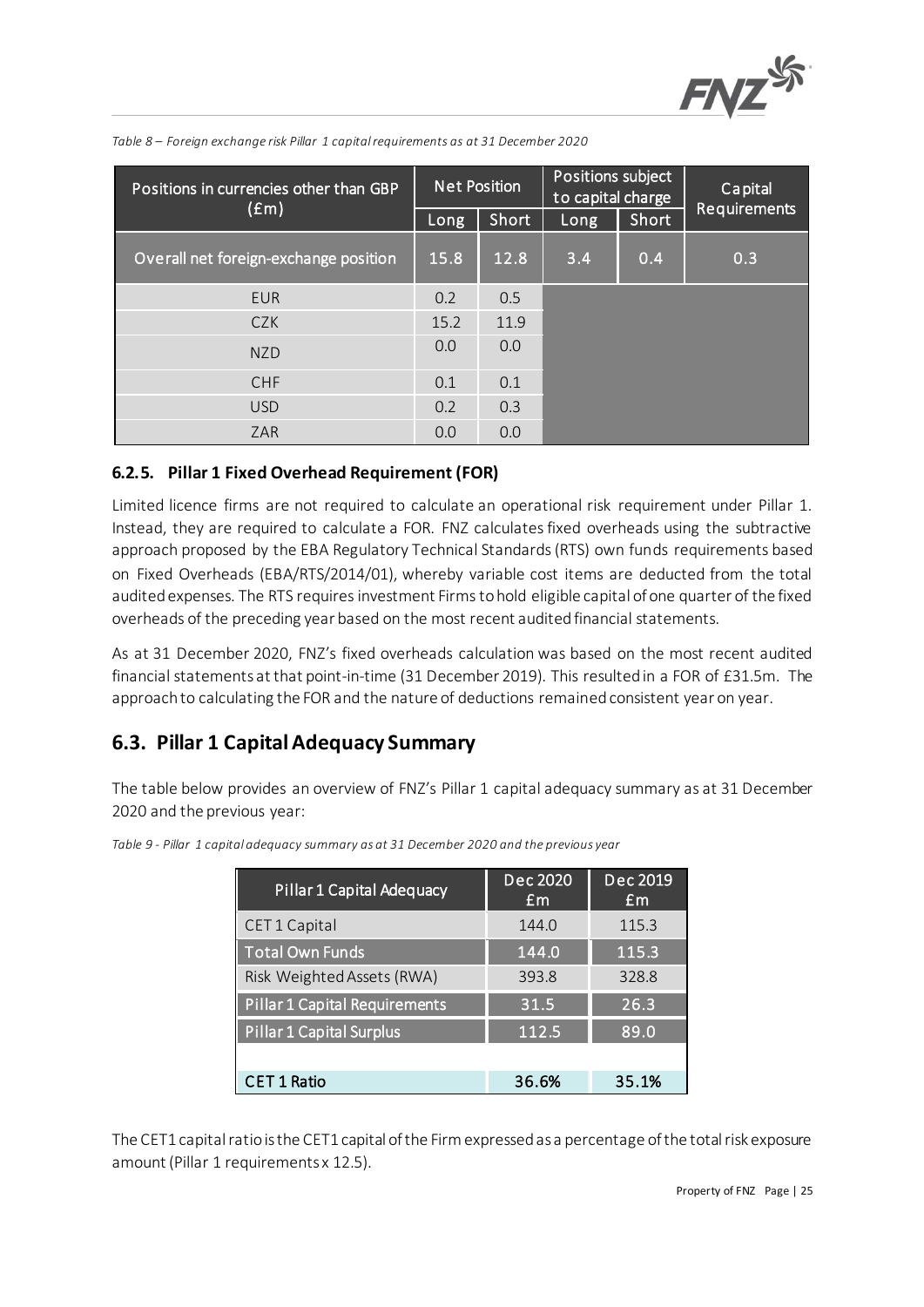

# <span id="page-25-0"></span>**7. Remuneration Disclosures**

# <span id="page-25-1"></span>**7.1. Governance**

The purpose of the Remuneration Code is to ensure firms establish, implement and maintain remuneration policies, procedures and practices that are consistent with, and promote, sound and effective risk management. The Remuneration Code applies to 'Remuneration Code Staff' ('Code Staff'). The remuneration policy is in line with the business strategy, objectives, values and long-term interests of the firm. The remuneration policy also has measures to avoid conflicts of interest. Code Staff are defined as [employees](https://www.handbook.fca.org.uk/handbook/glossary/G365.html) whose professional activities have a material impact on the F[irm's](https://www.handbook.fca.org.uk/handbook/glossary/G430.html) risk profile, in accordance with Regulation (EU) 604/2014 and include senior management, risk takers, staff engaged in control functions and any employee receiving total remuneration that takes them into the same remuneration bracket as senior management and risk takers, whose professional activities have a material impact on the Firm's risk profile.

In line with guidance provided by the FCA for a Significant IFPRU Limited Licence firm, a Remuneration Committee has been appointed and will be responsible for setting and overseeing FNZ's policy on all aspects of remuneration. FNZ's Remuneration Policy will be reviewed annually by the Remuneration Committee to ensure that it remains consistent with the Remuneration Code principles and FNZ's business objectives.

The Remuneration Committee is comprised of at least three members, who are independent Non-Executive Directors. The Committee met at least twice during the year.

# <span id="page-25-2"></span>**7.2. Link between Pay and Performance**

Remuneration at FNZ is made up of fixed ('salary') and variable components.

Salary is set in line with market competitiveness at a level to retain, and when necessary attract, skilled staff.

Bonuses are paid on an exceptional basis and are designed to reflect the performance of an individual in contributing to the success of FNZ and their success in meeting, or exceeding, targets that have been set by the business on an individual basis. In addition, any bonus will take into account the performance of the business unit concerned and the overall results of FNZ, including being funded from a bonus pool created by reference to FNZ profitability performance relative to target.

The measurement of financial performance will be based principally on EBITDA and not on revenue or turnover. Individual performance objectives are set and reviewed on an annual basis and overachievement of such goals may form part of a bonus award. Awards granted will reflect the financial performance of FNZ and as such, variable remuneration may reduce where subdued or negative financial performance occurs. The remuneration of the Control Functions (Risk, Compliance, and Internal Audit) are overseen by the Remuneration Committee.

FNZ will not ordinarily make any bonus awards should it make a loss. In exceptional circumstances, such payments may need to be considered. In such cases, the Remuneration Committee will consider and document whether such an award would be in keeping with FNZ's Remuneration policy. All bonuses are subject to a malus principle under which payments may be clawed back in certain circumstances.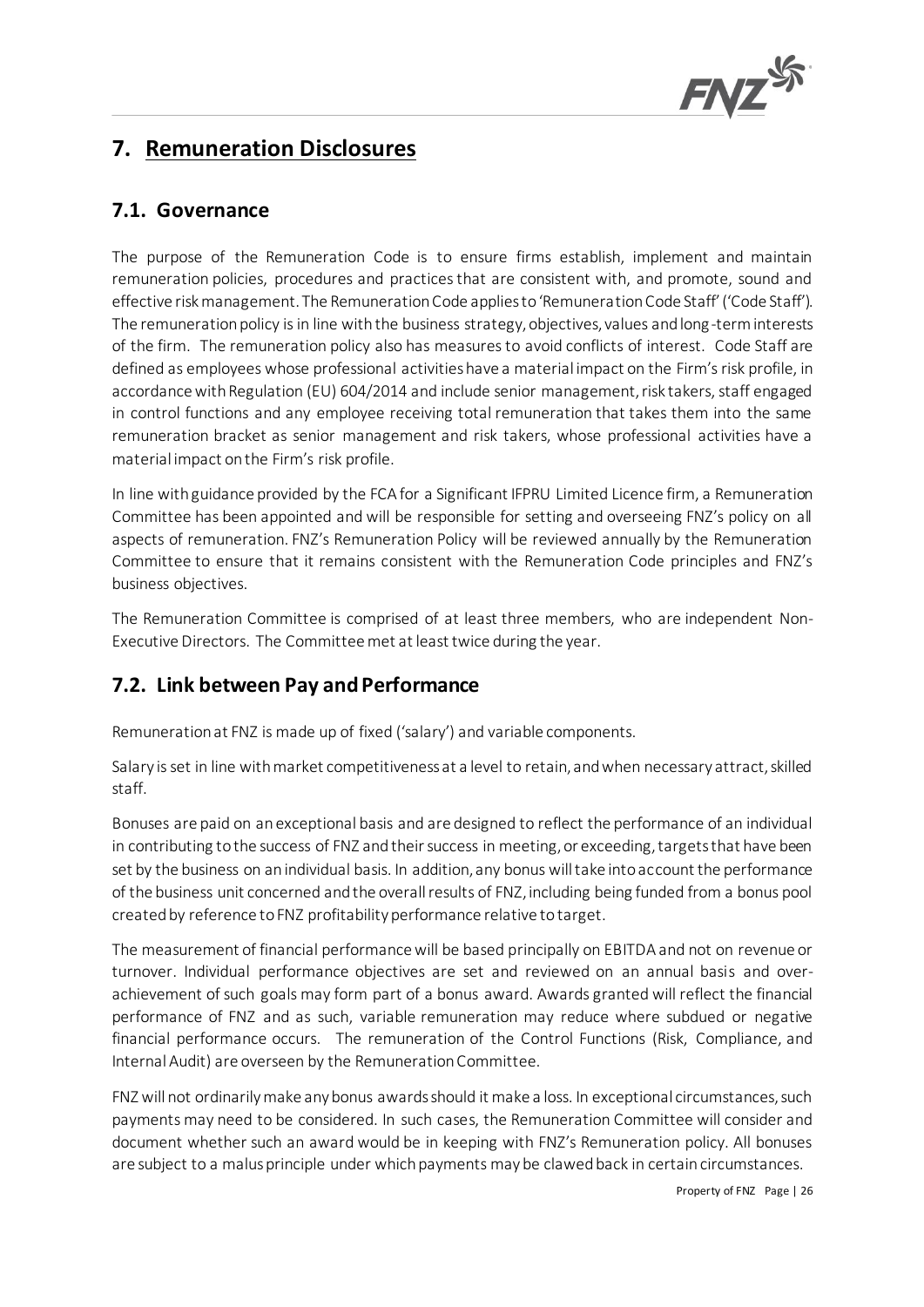

All salary and bonus award proposals made to the Remuneration Committee are reviewed by risk and compliance as part of the process of approval.

Variable remuneration (annual bonus) does not have an adverse impact on the capital or liquidity held by the Firm. Finance have in place a quarterly accrual in line with our financial performance to ensure there is no impact to capital/liquidity of an annual payment of variable remuneration. FNZ prohibits any exemption from the Remuneration Code in regards to personal investment strategies, pension policy or through any form of instrument/ vehicle.

There are management equity schemes ('MEP') in place allowing equity participation in the FNZ Group. Under the MEP, employees and other specific individuals (including Executive and Non-Executive Directors) hold direct and indirect ownership interests in the FNZ Group, the value of which will depend on the achievement of value-creation performance hurdles. All MEP interests have now exceeded the original four year vesting schedule and are fully vested.

A new equity-based plan is presently in design phase for anticipated launch in 2021.

#### <span id="page-26-0"></span>**7.3. Quantitative Remuneration Disclosures**

FNZ operates as a single business unit. Aggregate remuneration for the year ended 31 December 2020 was £59.050m. The aggregate quantitative information has been broken down into the following categories:

- 1. Senior Management: defined as executiveswhose roles need to be approved by the FCA under the Senior Management Functions (SMFs).
- 2. Board of Directors: Non-Executive Board members of FNZ (UK) Ltd and parent company who hold SMF responsibilities for FNZ (UK) Ltd.
- 3. Code staff: as defined in Section 7.1, but excluding categories 1 and 2 above.

<span id="page-26-1"></span>*Table 10 - Remuneration amounts for the financial year-end (YE) 31 December 2020:*

| Dec 2020           | Fixed<br>Em | Variable<br>Em | Number of<br><b>Beneficiaries</b> |
|--------------------|-------------|----------------|-----------------------------------|
| <b>SMES</b>        | 4.6         | $( )_{.}( )$   |                                   |
| Board of Directors | 1.4         | 0.0            |                                   |
| Code staff         | 10 Q        | O 1            |                                   |

<sup>1</sup> Please note, one Non-Executive Board member of the parent company is an SMF of FNZ (UK) Ltd and therefore meets the category definition, but is not renumerated by FNZ, given they are a shareholder representative, and therefore not a beneficiary.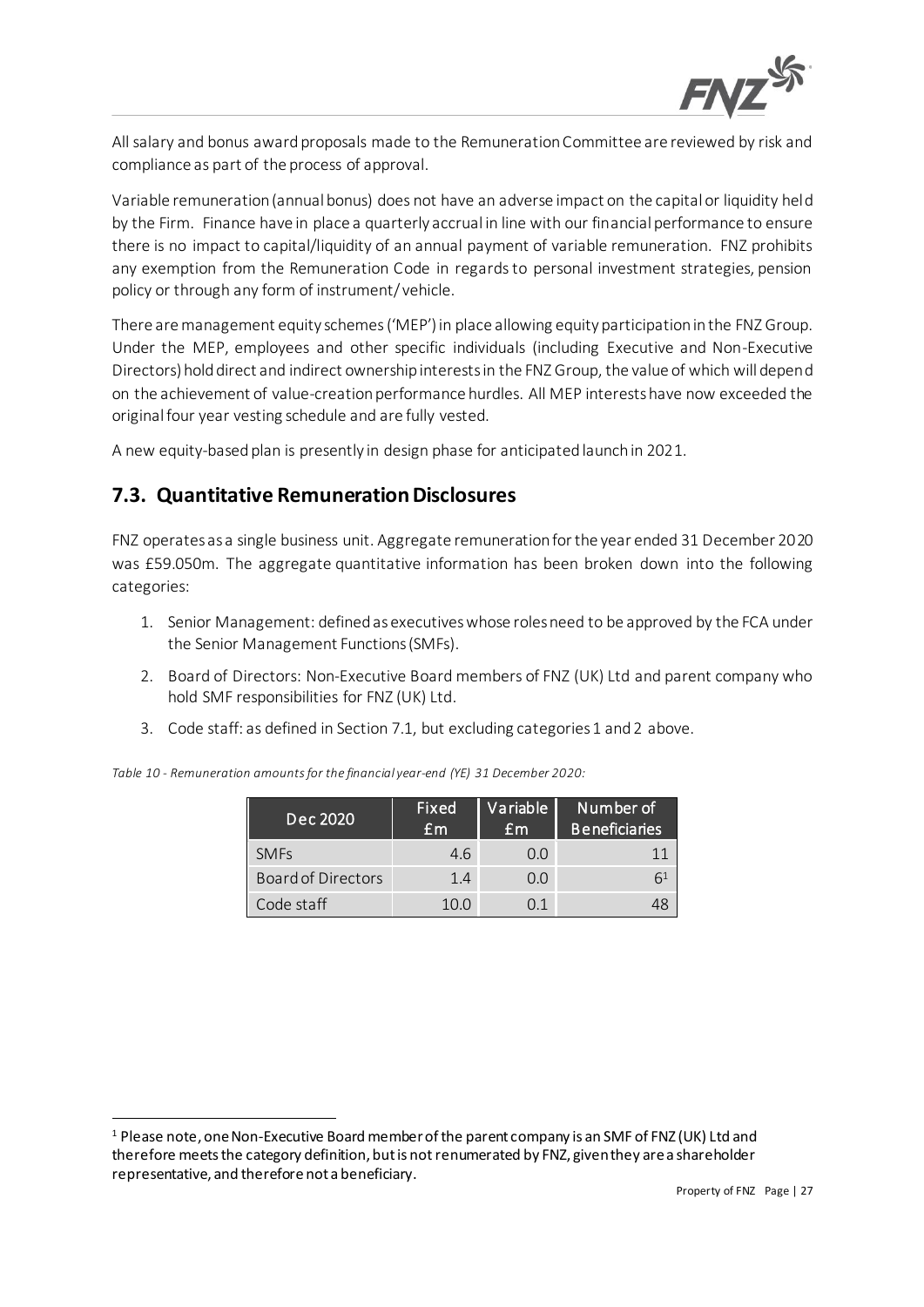

<span id="page-27-2"></span>

| <b>Dec 2020</b>           | Cash<br>£m | <b>Shares</b><br>£m | <b>Share-linked</b><br>instruments<br>Em | Other types<br><b>fm</b> |
|---------------------------|------------|---------------------|------------------------------------------|--------------------------|
| <b>SMFs</b>               | 0.0        | 0.0                 | 0.0                                      | 0.0                      |
| <b>Board of Directors</b> | 0.0        | 0.0                 | 0.0                                      | 0.0                      |
| Code staff                | 0.1        | 0.0                 | 0.0                                      |                          |

<span id="page-27-3"></span>*Table 12 – Sign-on payments during the financial YE 31 December 2020:*

| <b>Dec 2019</b>           | <b>Sign-on Payments</b><br>£m | <b>Number of</b><br><b>Beneficiaries</b> |
|---------------------------|-------------------------------|------------------------------------------|
| <b>SMFs</b>               | 0.0                           | 12                                       |
| <b>Board of Directors</b> | 0.0                           |                                          |
| Code staff                | 0.0                           |                                          |

The Firm made severance payments to 3 SMF/Code staff who left during 2020 totaling £308,750 in line with contractual obligations.

The Firm had one individual who was remunerated EUR 1 million or more per financial year during the financial YE 31 December 2020.

# <span id="page-27-0"></span>**7.4. Remuneration of the Board of Directors**

Non-executive Board members do not receive performance-based remuneration.

Where MEP interests are granted to Non-Executive Directors, prior shareholder approval issought, and any MEP interests acquired are required to be held until at least one year after the Non-Executive Director leaves the board.

Remuneration for Non-Executive Board members is set at a level that is market aligned and reflects the qualifications and competencies required in view of the Firm's size and complexity, the responsibilities and the time the Board members are expected to allocate to fulfil their duties as Board members. No pension contributions are payable on Board members fees.

# <span id="page-27-1"></span>**7.5. Directorships**

Refer to the table in Appendix 1 showing the directors on the Board and the number of other directorships held by each director, including both other FNZ entities and external directorships (UK and non-UK).

Property of FNZ Page | 28  $2$  £30,000 was paid as a sign-on bonus in 2020 to one SMF, therefore 1 beneficiary, but £0.0m correctly shown.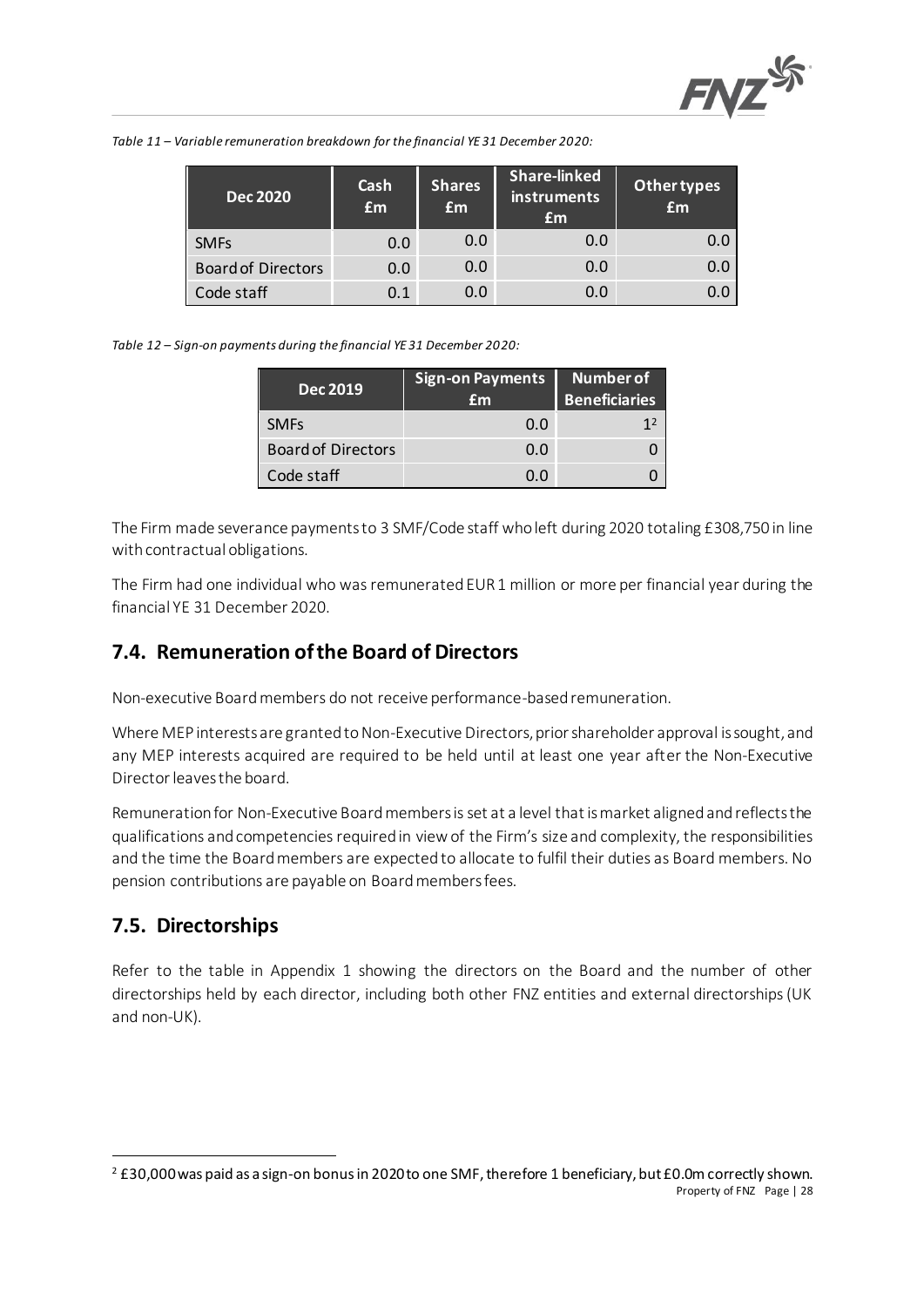

# <span id="page-28-0"></span>**7.6. Diversity and Equality Policy for the Board**

Diversity and Equality policy for the Board is a group wide policy that is applicable to FNZ (UK) Ltd. FNZ values the different perspectives and experiences of its employees and is committed to operating a diverse workforce, in which everyone is treated fairly.

The law protects individuals from discrimination and harassment in the workplace and this policy allows FNZ to protect employees, promote diversity and respond to changing demographics and working patterns. The intention is that no employees will receive unfair treatment in the workplace on the grounds of:

• Age, marital status, gender, religion, ethnic origin, ethical beliefs, colour, race, employment status, disability (including illness), sexual orientation, political opinion, family status and involvement or non-involvement in the activities of a union (this is not an exhaustive list).

FNZ's principles are:

- Itsleaders understand how diversity and inclusion supports the business and are committed to driving this forward.
- To search for, recruit, and retain top talent from the widest possible sources, reflecting the diversity of the available pool of talent.
- All employees are aware that bullying, discrimination and harassment will not be tolerated on any level and it is committed to dealing with any instances under our Bullying and Harassment Policy.
- All employees have the same level of access to training and development regardless if they are part-time or full-time.
- Aim to comply with all legislation to ensure it protects the Firm and its employees.

The commitments to drive diversity and inclusion forward in the workplace are:

- Deliver training to ensure all employees understand the policy and their responsibilities.
- Monitor equal pay for all genders and job role benchmarking/ job design, making improvements where needed.
- Make it possible for employees to achieve a balance between personal and work commitments through flexible working (please see our flexible working policy for more information).
- Track performance in recruitment and make improvements where needed.
- Monitor and review the Diversity and Inclusion policy regularly.
- Utilise fresh perspectives and nurture creativity and innovation.
- Benchmark progress against other organisations to adopt and adapt ideas where appropriate.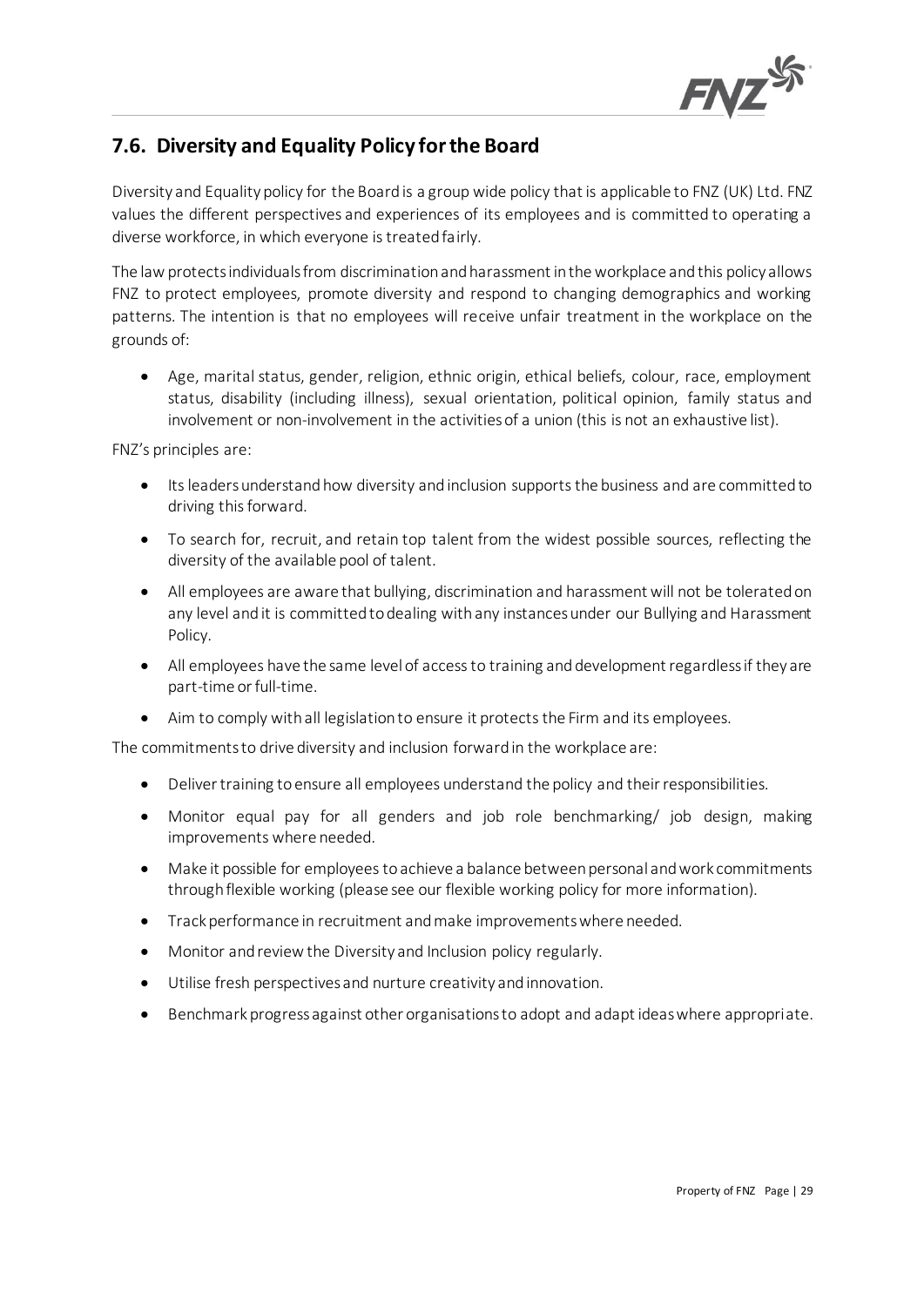

# **Appendix 1 – Register of Directorships of directors of FNZ (UK) LTD**

# <span id="page-29-0"></span>**as at 31 December 2020**

<span id="page-29-1"></span>*Table 13 - Directorships of directors* 

| Director                   | Directorships related to FNZ                                  | Directorships unrelated to<br><b>FNZ</b> |
|----------------------------|---------------------------------------------------------------|------------------------------------------|
| <b>Catherine Ann Brown</b> | FNZ (UK) Ltd                                                  | QBE UK Limited                           |
|                            | FNZ TA Services Limited                                       | QBE Underwriting Limited                 |
|                            | FNZ AMI Limited                                               | Metro Bank PLC                           |
|                            |                                                               | Additive Flow Ltd                        |
|                            |                                                               | Cancer Research UK                       |
|                            |                                                               | <b>Blue Cross</b>                        |
|                            |                                                               | The Plastic Economy Ltd                  |
| Adrian John Durham         |                                                               |                                          |
|                            | FNZ (UK) Ltd                                                  | None                                     |
|                            | FNZ Holdings UK Limited                                       |                                          |
|                            | Kiwi UK IP Co, Ltd                                            |                                          |
| UK companies               | FNZ UK FinCo Limited                                          |                                          |
|                            | Kiwi (UK) Nominee Limited                                     |                                          |
|                            | Optilio Limited                                               |                                          |
|                            | Saturn Technologies Ltd                                       |                                          |
| New Zealand companies      | FNZ Holdings New Zealand Limited                              |                                          |
|                            | <b>FNZ Limited</b>                                            |                                          |
|                            | FNZ Custodians Limited                                        |                                          |
| Australian companies       | FNZ Holdings (Australia) Pty Ltd                              |                                          |
|                            | FNZ (Australia) Pty Limited                                   |                                          |
|                            | Administration Partners Pty Limited                           |                                          |
|                            | My Super Solution Pty Ltd                                     |                                          |
|                            | FNZ (Australia) Holdco 2 PTY                                  |                                          |
|                            | Limited                                                       |                                          |
|                            | FNZ (Australia) BidCo PTY Limited                             |                                          |
| Singapore company          | FNZ (Singapore) Services Pte. Ltd.<br>FNZ (Hong Kong) Limited |                                          |
| Hong Kong company          | FNZ GBA Limited                                               |                                          |
| Cayman companies           | Kiwi Holdco Cayco, Ltd                                        |                                          |
|                            | FNZ Group Services Ltd                                        |                                          |
|                            | Kiwi UK Holdco 2, Ltd                                         |                                          |
|                            | Kiwi IP Co, Ltd                                               |                                          |
| Susan Elizabeth Harris     | FNZ (UK) Ltd                                                  | <b>Barclays Pension Funds</b>            |
|                            |                                                               | <b>Trustees Limited</b>                  |
|                            |                                                               | Schroder & Co. Limited                   |
|                            |                                                               | The Cooperative Bank                     |
|                            |                                                               | <b>Holdings Limited</b>                  |
|                            |                                                               | The Cooperative Bank P.L.C.              |
|                            |                                                               |                                          |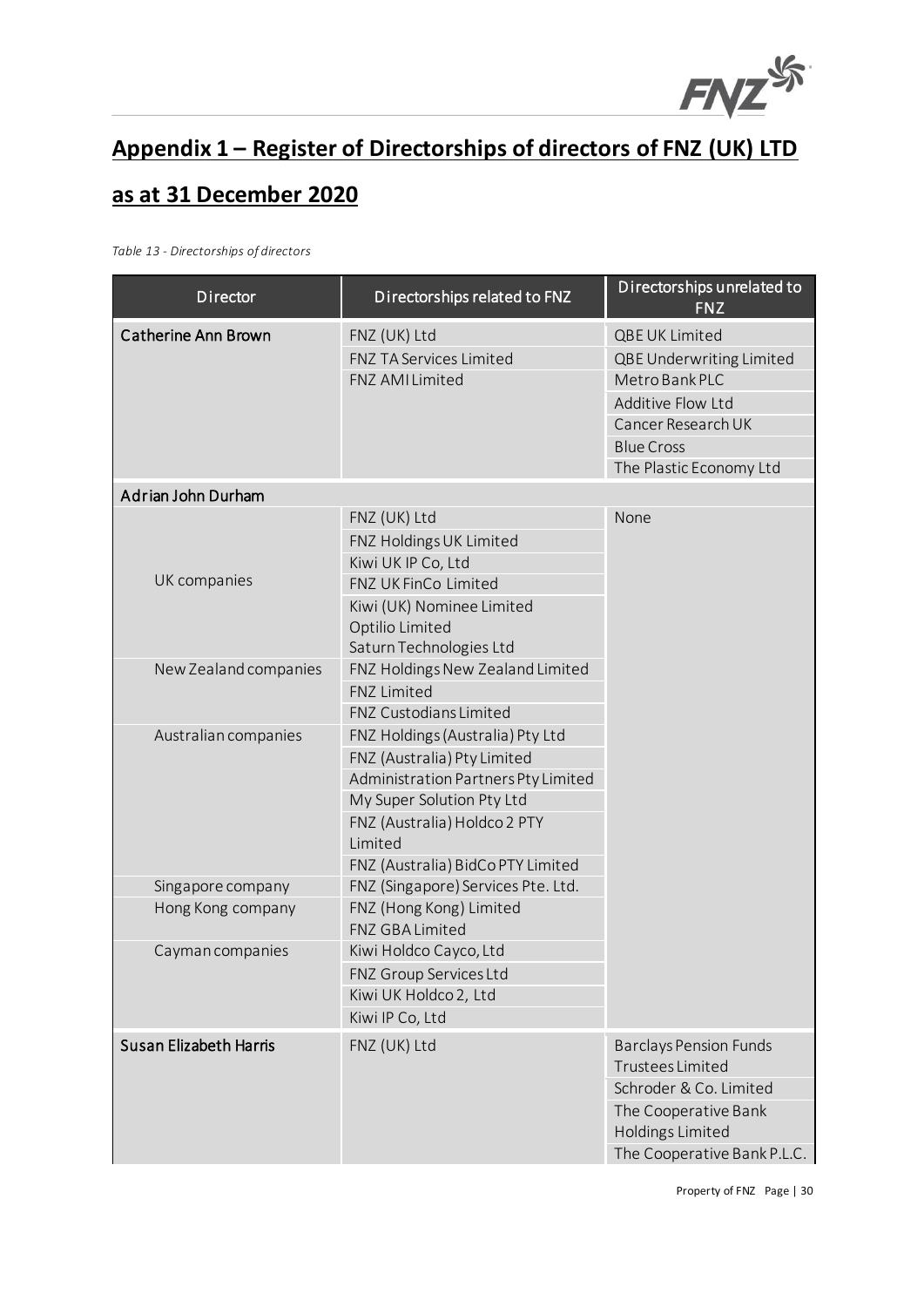

| Director                                          | Directorships related to FNZ                                                                                                                                                                                                                                                                  | Directorships unrelated to<br><b>FNZ</b>                                                                                                        |
|---------------------------------------------------|-----------------------------------------------------------------------------------------------------------------------------------------------------------------------------------------------------------------------------------------------------------------------------------------------|-------------------------------------------------------------------------------------------------------------------------------------------------|
|                                                   |                                                                                                                                                                                                                                                                                               | The Cooperative Bank<br>Finance P.L.C.<br>Wates Group Limited<br>Clarkson plc                                                                   |
| Matthew Ferman<br>Appointed 5 June 2020           | FNZ (UK) Limited                                                                                                                                                                                                                                                                              | <b>GBST Limited</b><br><b>GBST UK Holdings Limited</b><br><b>GBST Hosting Limited</b><br><b>GBST Wealth Management</b><br>Limited               |
| Kristopher Darren Love<br>Appointed 5 June 2020   | FNZ (UK) Ltd<br>FNZ (UK) Nominees Ltd<br>FNZ Holdings UK Limited<br>FNZ Wealth Gross Nominees<br>Limited                                                                                                                                                                                      | <b>GBST Limited</b><br><b>GBST UK Holdings Limited</b><br><b>GBST Hosting Limited</b><br><b>GBST Wealth Management</b><br>Limited               |
|                                                   | FNZ Wealth Nominees Limited<br>Kiwi UK IP Co, Ltd<br>FNZ Germany HoldCo Limited<br>FNZ Wealth Nominees EUR Limited<br>FNZ Wealth Nominees USD Limited<br>FNZ Group Services Ltd<br>FNZ UK Finco Limited<br>Iprotect Technologies Limited<br>Kiwi UK Holdco 2, Ltd (Cayman)<br>Optilio Limited |                                                                                                                                                 |
| <b>Gregor Ninian Stewart</b>                      | FNZ (UK) Ltd (UK directorship)<br>Kiwi Holdco Cayco, Ltd (Cayman)                                                                                                                                                                                                                             | Churchill Insurance<br>Company Limited<br>Direct Line Insurance Group<br>plc<br>UK Insurance Limited<br>Alliance Trust plc                      |
| <b>John Tomlins</b>                               | FNZ (UK) Ltd<br><b>FNZ TA Services Limited</b><br>JHC Systems Limited<br>Rexigon Securities Limited<br>FNZ AMI Limited                                                                                                                                                                        | Parkhill Developments<br>Limited<br>London Luton Hotel BPRA<br>Property Fund LLP                                                                |
| William Wallace Dobbin<br>Appointed 10 March 2020 | FNZ (UK) Ltd                                                                                                                                                                                                                                                                                  | Community Integrated Care<br>Cocoon Wellbeing Limited<br>WWD Consulting Limited<br>Exeter Cash Plan Holdings<br>Limited<br>The Exeter Cash Plan |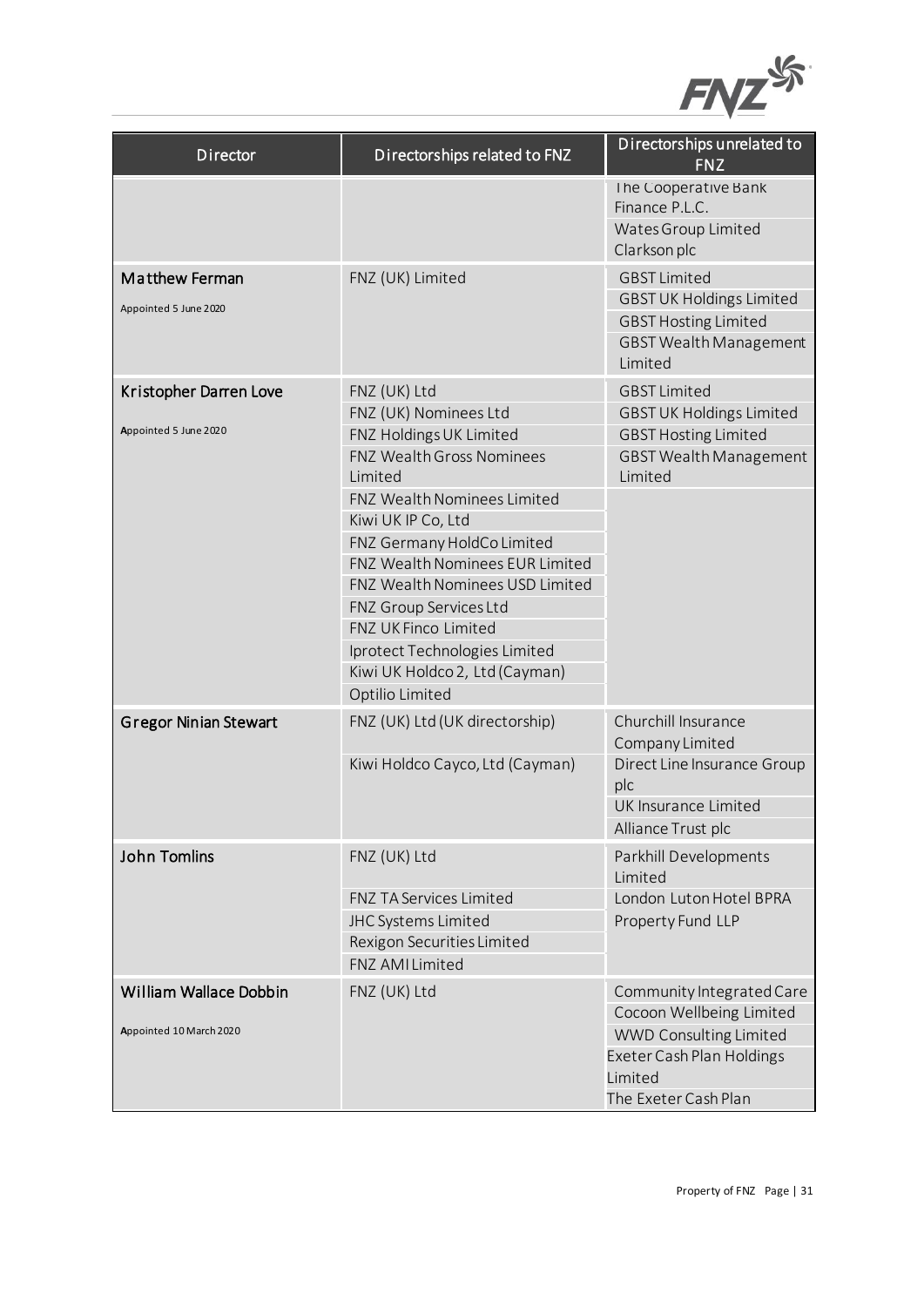

# **Appendix 2 – Own Funds Disclosure as at 31 December 2020**

<span id="page-31-1"></span><span id="page-31-0"></span>*Table 14 – Own Funds disclosure* 

| <b>OWN FUNDS TEMPLATE</b>                                                                                                                           | Amount in<br>own funds<br>$(\text{fm})$ | Ref to balance<br>sheet<br>(Appendix 3) |
|-----------------------------------------------------------------------------------------------------------------------------------------------------|-----------------------------------------|-----------------------------------------|
| Common Equity Tier 1 (CET1) Capital                                                                                                                 |                                         |                                         |
| Capital instruments and related share premium accounts                                                                                              | 22.1                                    | a                                       |
| Of which: Instruments type 1                                                                                                                        | 22.1                                    |                                         |
| Retained earnings                                                                                                                                   | 124.4                                   | b                                       |
| Accumulated other comprehensive income (and other reserves, to<br>include unrealised gains and losses under the applicable accounting<br>standards) | (1.1)                                   | $\mathsf{C}$                            |
| Common Equity Tier 1 (CET1) capital before regulatory adjustments                                                                                   | 145.4                                   |                                         |
| Applicable adjustments                                                                                                                              |                                         |                                         |
| Intangible assets (net of related tax liability) (negative amount)                                                                                  | (1.4)                                   | d                                       |
| Total regulatory adjustments to Common Equity Tier 1 (CET1)                                                                                         | (1.4)                                   |                                         |
| Common Equity Tier 1 (CET1) capital                                                                                                                 | 144.0                                   |                                         |
| Additional Tier 1 (AT1) capital                                                                                                                     |                                         |                                         |
| Additional Tier 1 (AT1) capital before regulatory adjustments                                                                                       | n/a                                     |                                         |
| Tier 1 capital $(T1 = CET1 + AT1)$                                                                                                                  | 144.0                                   |                                         |
| Tier 2 (T2) capital                                                                                                                                 |                                         |                                         |
| Tier 2 (T2) capital before regulatory adjustments                                                                                                   | n/a                                     |                                         |
| Total regulatory adjustments to Tier 2 (T2) capital                                                                                                 |                                         |                                         |
| Total capital (TC = $T1 + T2$ )                                                                                                                     | 144.0                                   |                                         |
| Risk weighted assets                                                                                                                                |                                         |                                         |
| Total risk weighted assets                                                                                                                          | 393.8                                   |                                         |
| Applicable ratios                                                                                                                                   |                                         |                                         |
| Common Equity Tier 1 (as a percentage of risk exposure amount)                                                                                      | 36.6%                                   |                                         |
| Tier 1 (as a percentage of risk exposure amount)                                                                                                    | 36.6%                                   |                                         |
| Total capital (as a percentage of risk exposure amount)                                                                                             | 36.6%                                   |                                         |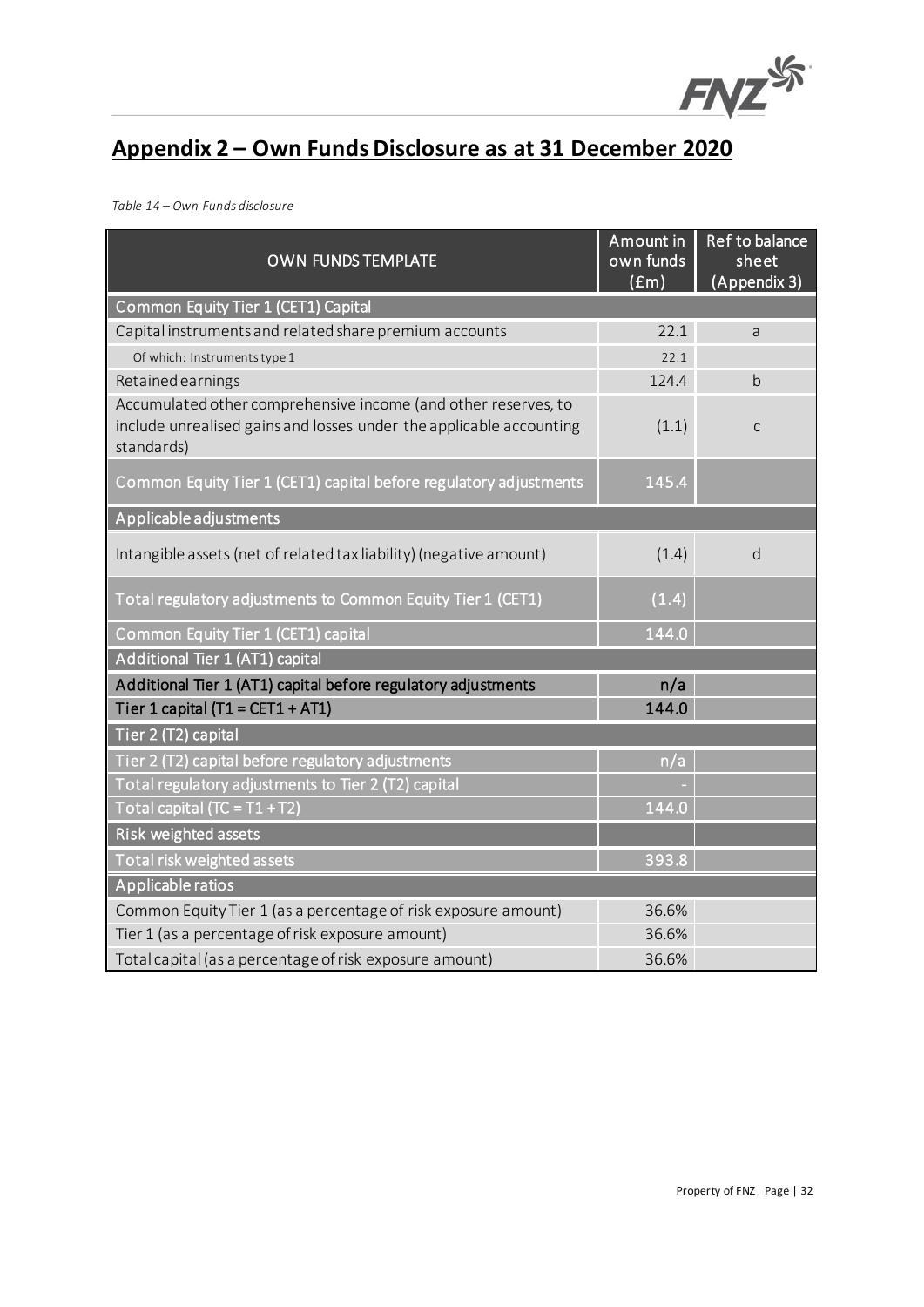

# <span id="page-32-0"></span>**Appendix 3 – Reconciliation of Own Funds to Balance sheet**

<span id="page-32-1"></span>

| Balance sheet reconciliation as at<br>December 2020 | <b>Balance</b><br>$(\overline{fm})$ | Own funds<br>items<br>$(\text{fm})$ | Reference to<br>own funds<br>(Appendix 2) |
|-----------------------------------------------------|-------------------------------------|-------------------------------------|-------------------------------------------|
| <b>Non-Current Assets</b>                           |                                     |                                     |                                           |
| Property, plant and equipment                       | 31.9                                |                                     |                                           |
| Goodwill and Intangible assets                      | 1.4                                 | (1.4)                               | d                                         |
| Deferred tax asset                                  | 0.2                                 |                                     |                                           |
|                                                     |                                     |                                     |                                           |
| <b>Current Assets</b>                               |                                     |                                     |                                           |
| Cash and cash equivalents                           | 50.2                                |                                     |                                           |
| Trade and other receivables<br>Contract assets      | 29.5<br>138.6                       | (6.5)                               |                                           |
|                                                     |                                     |                                     |                                           |
| <b>Total Assets</b>                                 | 251.8                               |                                     |                                           |
| Equity attributable to the equity holders           |                                     |                                     |                                           |
| Called up share capital <sup>3</sup>                | 25.9                                | 17.9                                | a                                         |
| Share premium                                       | 4.2                                 | 4.2                                 | a                                         |
| Retained earnings <sup>4</sup>                      | 140.9                               | 124.4                               | b                                         |
| Foreign currency translation reserve <sup>5</sup>   | (1.4)                               | (1.2)                               | $\mathsf{C}$                              |
| <b>Current liabilities</b>                          |                                     |                                     |                                           |
| Trade and other payables                            | 32.0                                |                                     |                                           |
| Contract liabilities                                | 0.6                                 |                                     |                                           |
| Current tax liability                               | 0.3                                 |                                     |                                           |
| Lease liabilities                                   | 6.8                                 |                                     |                                           |
| Derivative financial instruments                    | 0.0                                 |                                     |                                           |
| <b>Bankloan</b>                                     | 10.0                                |                                     |                                           |
|                                                     |                                     |                                     |                                           |
| Non-current liabilities                             |                                     |                                     |                                           |
| Lease liabilities                                   | 26.5                                |                                     |                                           |

<sup>3</sup> On 29 September 2020 the Company issued 8,000,000 £1 ordinary shares at par which are not included in the Company's CET1 as at 31 December 2020. FCA permission to classify the £8m as CET 1 was provided in 2021. <sup>4</sup> The 2020 profits are not included in the own funds calculation as at 31 December 2020 since they are not independently verified at that point in time.

<sup>5</sup> Foreign currency translation reserve is a component of other comprehensive income, therefore positive movements are only reflected when independently verified.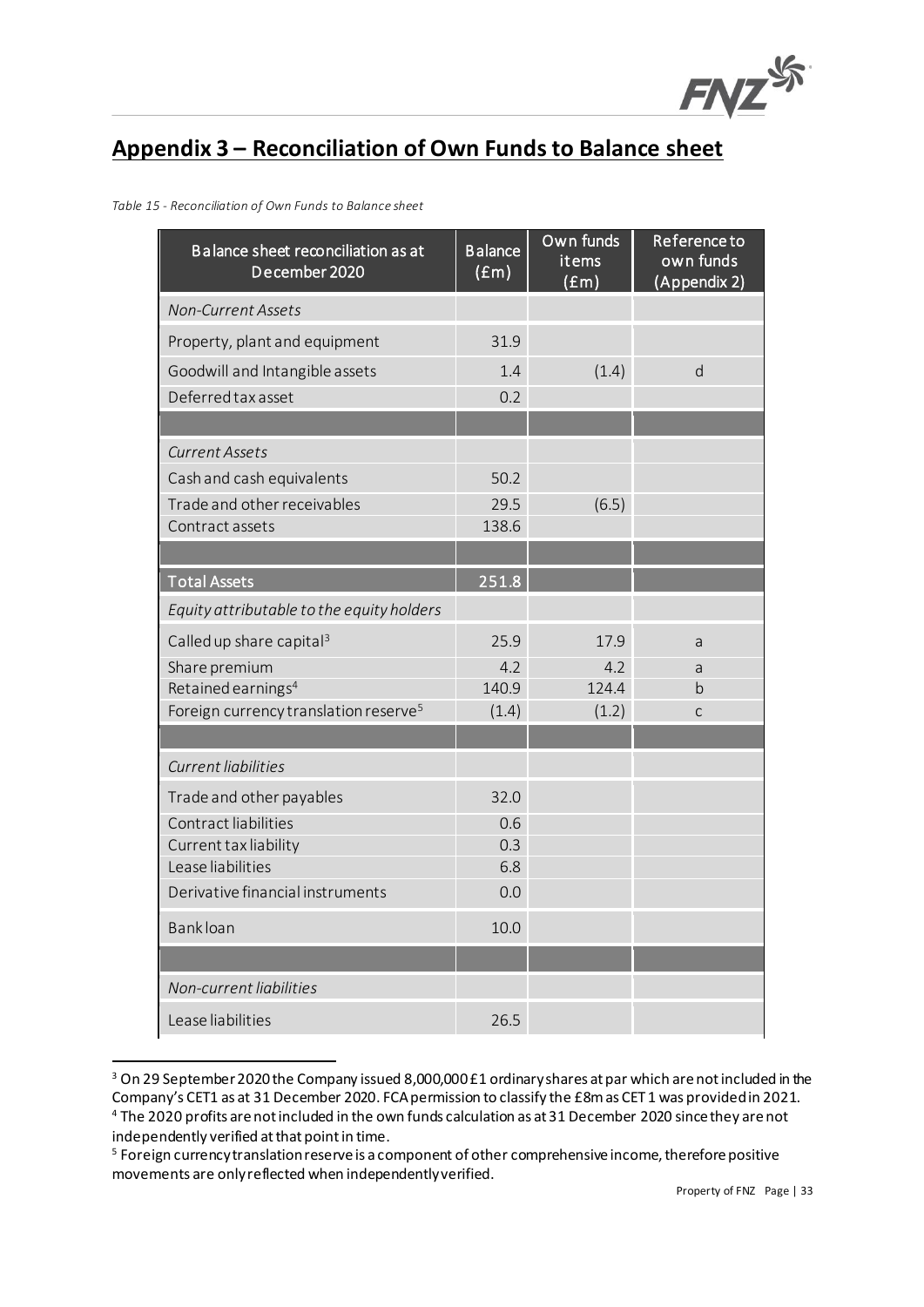

| Balance sheet reconciliation as at<br>December 2020 | <b>Balance</b><br>$(\text{fm})$ | Own funds<br>items<br>$(\text{fm})$ | Reference to<br>own funds<br>(Appendix 2) |
|-----------------------------------------------------|---------------------------------|-------------------------------------|-------------------------------------------|
| Trade and other payables                            | 2.5                             |                                     |                                           |
|                                                     |                                 |                                     |                                           |
| <b>Total Equity and liabilities</b>                 | 251.8                           |                                     |                                           |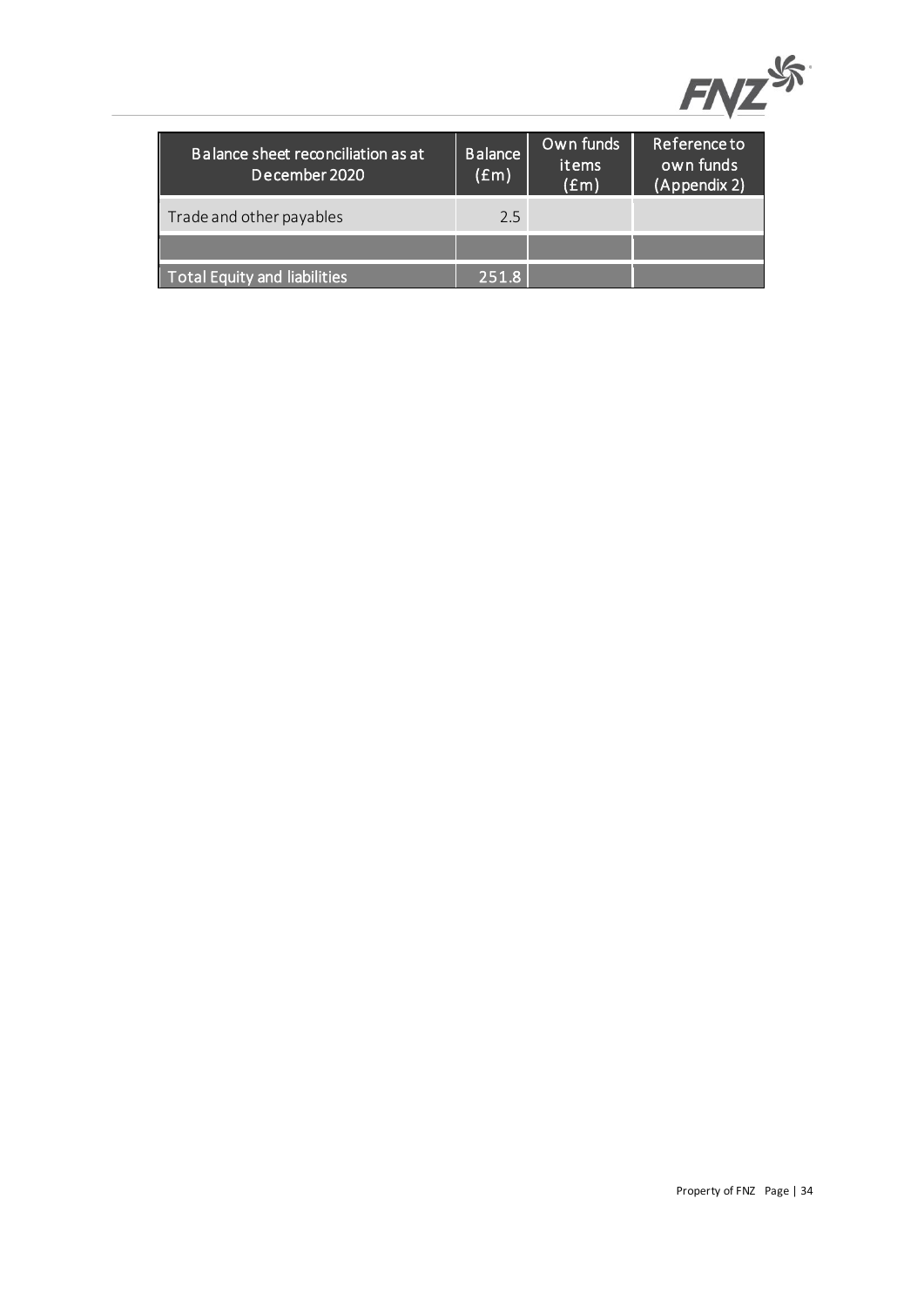

# **Appendix 4 - Features of Share Capital**

*Table 16 – Features of Share Capital* 

<span id="page-34-1"></span><span id="page-34-0"></span>

| Share Capital                                                                                            |                         |                         |                         |                         |                         |                         |                         |                         |
|----------------------------------------------------------------------------------------------------------|-------------------------|-------------------------|-------------------------|-------------------------|-------------------------|-------------------------|-------------------------|-------------------------|
| <b>Issuer</b>                                                                                            | FNZ (UK) Ltd            | FNZ (UK) Ltd            | FNZ (UK) Ltd            | FNZ (UK) Ltd            | FNZ (UK) Ltd            | FNZ (UK) Ltd            | FNZ (UK) Ltd            | FNZ (UK) Ltd            |
| Unique Identifier                                                                                        | Private<br>Placement    | Private<br>Placement    | Private<br>Placement    | Private<br>Placement    | Private<br>Placement    | Private<br>Placement    | Private<br>Placement    | Private<br>Placement    |
| Governing laws of the<br>linstrument                                                                     | UK                      | <b>UK</b>               | UK                      | UK                      | UK                      | UK                      | <b>UK</b>               | <b>UK</b>               |
| Regulatory treatment                                                                                     |                         |                         |                         |                         |                         |                         |                         |                         |
| <b>Transitional CRR rules</b>                                                                            | Common Equity<br>Tier 1 | Common Equity<br>Tier 1 | Common Equity<br>Tier 1 | Common Equity<br>Tier 1 | Common Equity<br>Tier 1 | Common Equity<br>Tier 1 | Common Equity<br>Tier 1 | Common Equity<br>Tier 1 |
| Post-transitional CRR rules                                                                              | Common Equity<br>Tier 1 | Common Equity<br>Tier 1 | Common Equity<br>Tier 1 | Common Equity<br>Tier 1 | Common Equity<br>Tier 1 | Common Equity<br>Tier 1 | Common Equity<br>Tier 1 | Common Equity<br>Tier 1 |
| Eligible at solo/(sub)-<br>consolidated /solo & (sub)-<br>consolidated                                   | Solo                    | Solo                    | Solo                    | Solo                    | Solo                    | Solo                    | Solo                    | Solo                    |
| Instrument type (types to<br>be specified by each<br>jurisdiction)                                       | Ordinary shares         | Ordinary shares         | Ordinary shares         | Ordinary shares         | Ordinary shares         | Ordinary shares         | Ordinary shares         | Ordinary shares         |
| Amount recognised in<br>regulatory capital (currency<br>in million, as of most recent<br>reporting date) | £1.1m                   | £3.8m                   | £2.5m                   | £1.4m                   | £0.3m                   | £6.5m                   | £5.0m                   | £1.5m                   |
| Nominal amount of<br>instrument                                                                          | £1                      | £1                      | £1                      | £1                      | £1                      | £1                      | £1                      | £1                      |

Property of FNZ Page | 35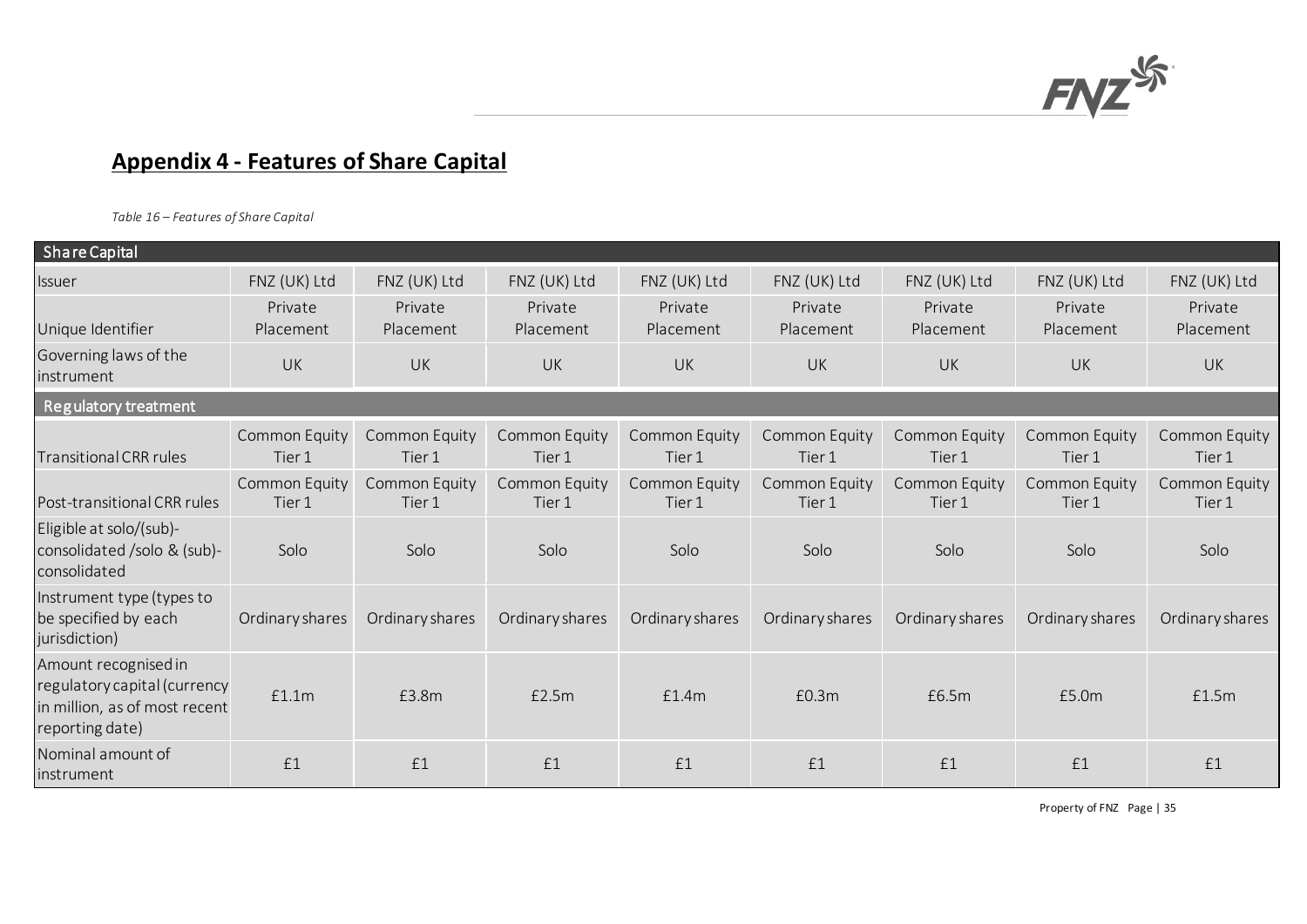

| Share Capital                                                                         |                         |                         |                         |                         |                         |                         |                         |                         |
|---------------------------------------------------------------------------------------|-------------------------|-------------------------|-------------------------|-------------------------|-------------------------|-------------------------|-------------------------|-------------------------|
| <b>Issue Price</b>                                                                    | £1                      | £1                      | £25,000                 | £13,966                 | £3,466                  | £1                      | £1                      | £1                      |
| Redemption price                                                                      | N/A                     | N/A                     | N/A                     | N/A                     | N/A                     | N/A                     | N/A                     | N/A                     |
| Accounting classification                                                             | Shareholders'<br>equity | Shareholders'<br>equity | Shareholders'<br>equity | Shareholders'<br>equity | Shareholders'<br>equity | Shareholders'<br>equity | Shareholders'<br>equity | Shareholders'<br>equity |
| Original date of issuance                                                             | 26 April 2005           | 23 May 2016             | 23 May 2016             | 28 June 2016            | 28 June 2016            | 31 December<br>2016     | 28 June 2019            | 23 October<br>2019      |
| Perpetual or dated                                                                    | Perpetual               | Perpetual               | Perpetual               | Perpetual               | Perpetual               | Perpetual               | Perpetual               | Perpetual               |
| Original maturity date                                                                | N/A                     | N/A                     | N/A                     | N/A                     | N/A                     | N/A                     | N/A                     | N/A                     |
| Issuer call subject to prior<br>supervisory approval                                  | <b>No</b>               | <b>No</b>               | <b>No</b>               | <b>No</b>               | <b>No</b>               | <b>No</b>               | <b>No</b>               | <b>No</b>               |
| Optional call date,<br>contingent call dates and<br>redemption amount                 | N/A                     | N/A                     | N/A                     | N/A                     | N/A                     | N/A                     | N/A                     | N/A                     |
|                                                                                       |                         |                         |                         |                         |                         |                         |                         |                         |
| Coupons/dividends                                                                     |                         |                         |                         |                         |                         |                         |                         |                         |
| Fixed or floating                                                                     | Floating                | Floating                | Floating                | Floating                | Floating                | Floating                | Floating                | Floating                |
| Coupon rate and any<br>related index                                                  | N/A                     | N/A                     | N/A                     | N/A                     | N/A                     | N/A                     | N/A                     | N/A                     |
| Existence of a dividend<br>stopper                                                    | <b>No</b>               | <b>No</b>               | <b>No</b>               | <b>No</b>               | <b>No</b>               | <b>No</b>               | <b>No</b>               | <b>No</b>               |
| Fully discretionary, partially<br>discretionary or mandatory<br>(in terms or timings) | Fully<br>discretionary  | Fully<br>discretionary  | Fully<br>discretionary  | Fully<br>discretionary  | Fully<br>discretionary  | Fully<br>discretionary  | Fully<br>discretionary  | Fully<br>discretionary  |
| Fully discretionary, partially<br>discretionary or mandatory<br>(in terms or amount)  | Fully<br>discretionary  | Fully<br>discretionary  | Fully<br>discretionary  | Fully<br>discretionary  | Fully<br>discretionary  | Fully<br>discretionary  | Fully<br>discretionary  | Fully<br>discretionary  |

Property of FNZ Page | 36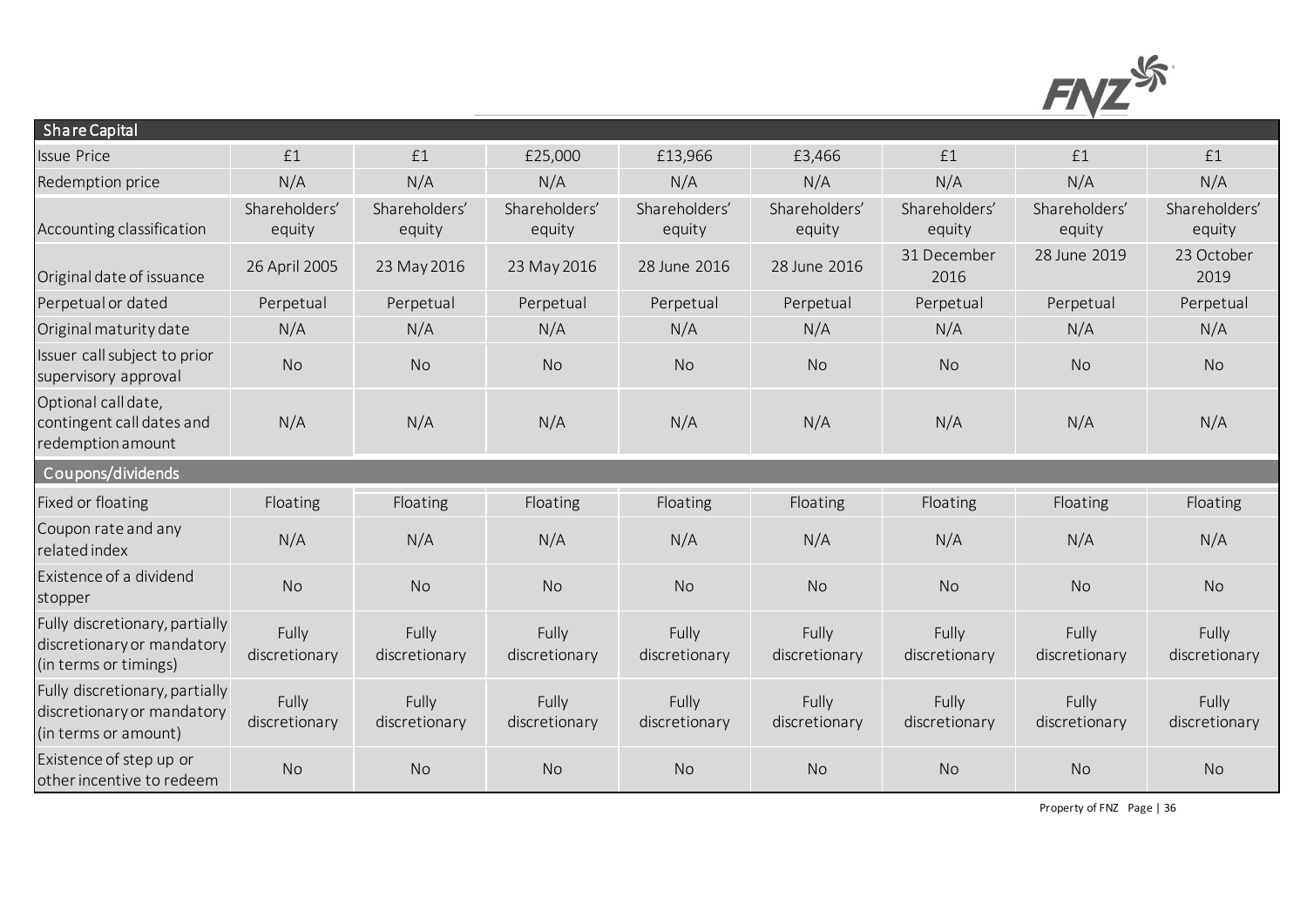

| Share Capital                                                                                                             |                 |                 |                 |                 |                 |                 |                 |                 |
|---------------------------------------------------------------------------------------------------------------------------|-----------------|-----------------|-----------------|-----------------|-----------------|-----------------|-----------------|-----------------|
| Noncumulative or<br>cumulative                                                                                            | Noncumulative   | Noncumulative   | Noncumulative   | Noncumulative   | Noncumulative   | Noncumulative   | Noncumulative   | Noncumulative   |
| Convertible or non-<br>convertible                                                                                        | Non-convertible | Non-convertible | Non-convertible | Non-convertible | Non-convertible | Non-convertible | Non-convertible | Non-convertible |
| Write-down features                                                                                                       | N/A             | N/A             | N/A             | N/A             | N/A             | N/A             | N/A             | N/A             |
| Position in subordination<br>hierarchy in liquidation<br>(specify instrument type<br>immediately senior to<br>instrument) | N/A             | N/A             | N/A             | N/A             | N/A             | N/A             | N/A             | N/A             |
| Non-compliant transitioned<br>features                                                                                    | N/A             | N/A             | N/A             | N/A             | N/A             | N/A             | N/A             | N/A             |